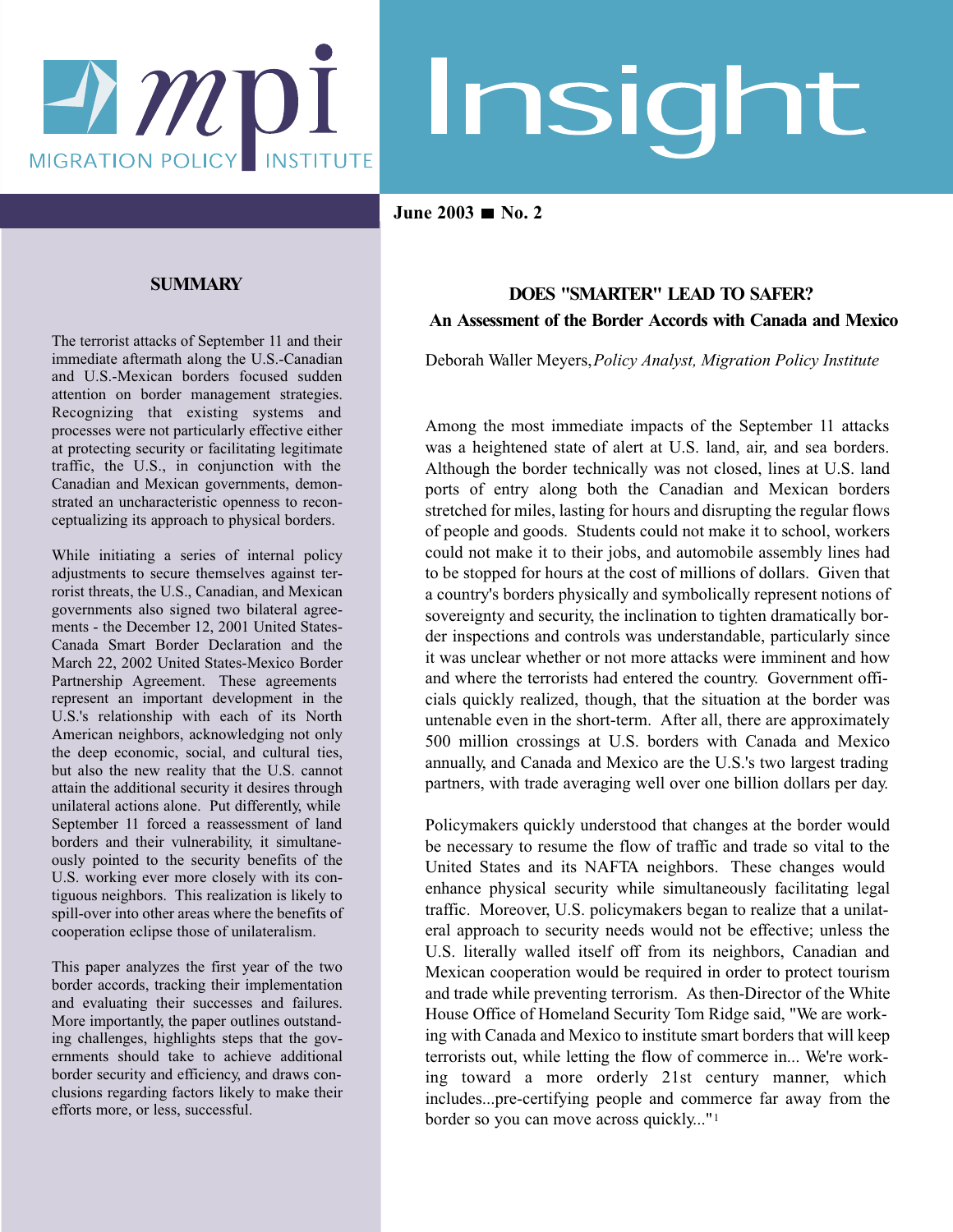

At the same time, Canada and Mexico realized that for various reasons, cooperation with the United States in the war on terrorism was in each of their national interests as well. For Canada, the reasons largely were economic, though they also reflected the long history of friendship and cooperation between the two countries and many shared values. Canada's economy is highly integrated with, and dependent on, the United States, with \$475 billion in two-way trade and 85 percent of all Canadian exports headed to the United States annually.2 Further, well over 100 million people cross the U.S.-Canadian border each year, and ninety percent of the Canadian population lives within 100 miles of the border.3 For Mexico, the economics of the situation also played a large role, with two-way trade nearing \$300 billion annually, as did the desire to earn the respect of the Americans in law enforcement situations and to earn good will that would bode well for a future migration agreement. Over 300 million people cross the U.S.-Mexico border each year, approximately 10 million people live in the U.S.-Mexico border area, and Mexico is the single largest sender of legal migrants to the U.S. each year. Moreover, approximately half of the U.S.'s undocumented population is believed to be comprised of Mexican nationals, and many communities along the border truly are binational, with family members living on both sides.4 At a minimum, neither Canada nor Mexico wanted to be victims of the next major terrorist attack, nor did either want to be a country of transit for would-be terrorists. Clearly, a more secure North America would benefit all three countries.

### *Canada and Mexico realized that for various reasons, cooperation with the United States in the war on terrorism was in each of their national interests as well.*

Thus, in December 2001 and March 2002, the U.S. signed Smart Border agreements with Canada and Mexico, respectively. Having passed the one-year anniversary of these accords and their action plans, it is time to begin evaluating government actions in this arena. What changes have facilitated cooperation between the U.S. and its neighbors with regard to border management? What bilateral or multilateral agreements have been reached between the countries, and what, if any, internal changes have Canada and Mexico made to secure their own countries against the terrorist threat before it can even reach the United States? To what extent have action items been implemented? Can their relative effectiveness be measured in any tangible way? Are U.S. borders with Canada and Mexico more secure than they were one and a half years ago, recognizing that by nature borders never will be fail-safe?

This paper seeks to answer some of these questions, taking into account the context of the discussion. Drawing on both public documents and informal interviews with current and former government officials, the paper provides a status report on policy changes, with a focus on the immigration-related components of the agreements, and analyzes the relative successes and failures of the past year. Finally, it highlights some of the issues that should be addressed in the next phase of the process, including recommendations on how to proceed.

### **CONTEXT**

Following the horrific events of September 11, 2001, both Canada and Mexico took unilateral and bilateral legislative, regulatory, and/or policy steps within their countries to increase their own security and that of the U.S. population as well. These policies, however, did not emerge solely as reactive measures, though the attacks clearly drew the high-level attention and political will necessary to accelerate the pace of action. For instance, the 2001 U.S.-Canada Smart Border Declaration built on many previous agreements, including the 1995 Shared Accord on Our Border, the 1997 Border Vision, the 1997 Cross-Border Crime Forum, and the 1999 Canada-U.S. Partnership process.5 Of course, the U.S.-Canada Smart Border Declaration also is based on the long-standing cooperation between the two governments, both at the federal and local levels,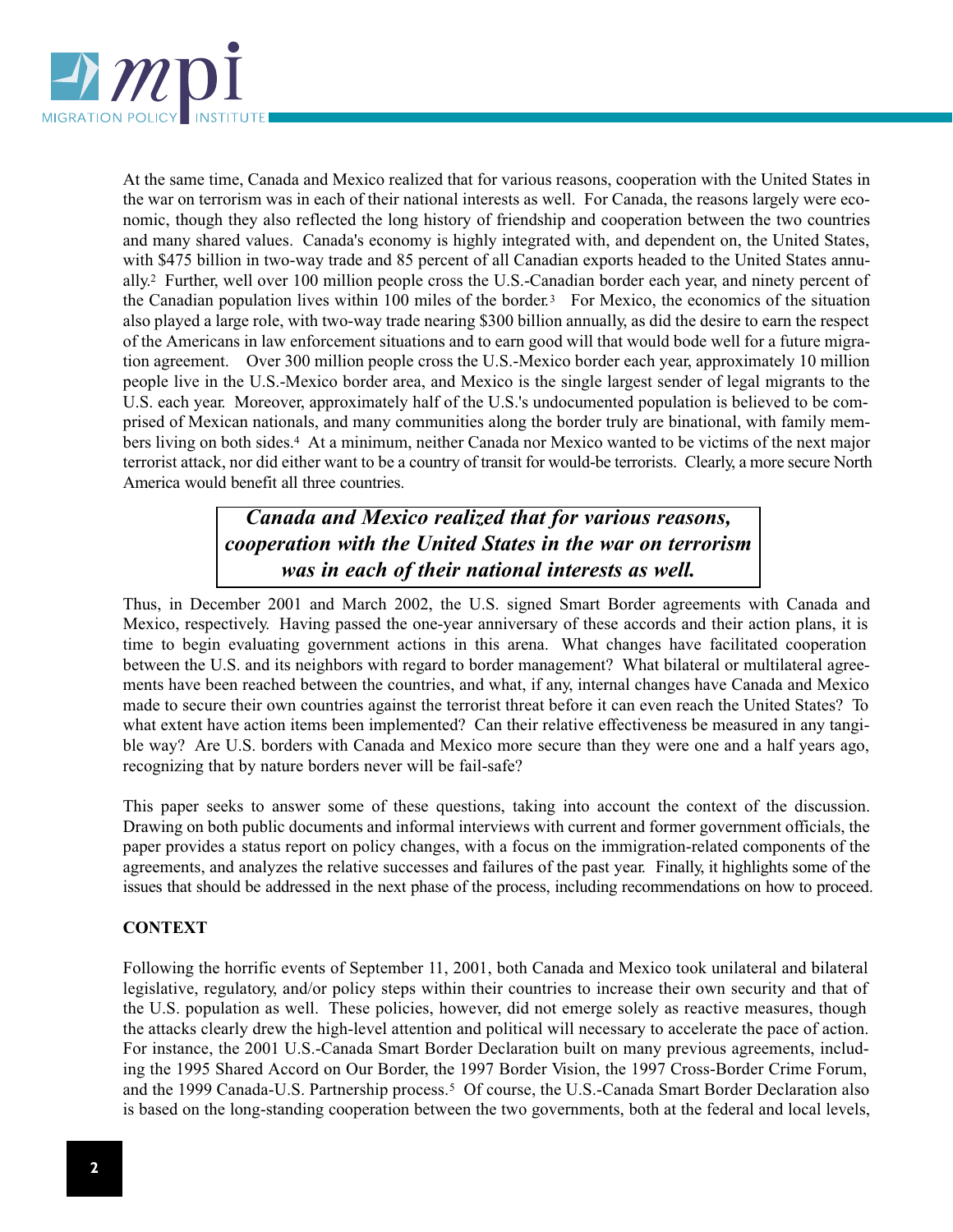and a strong, trusting relationship. In December 2001, the same month that the agreement was signed, the two countries already had announced a Joint Statement on Cooperation on Border Security and Regional Migration Issues. That Joint Statement included placement of Canadian officials on the U.S. Foreign Terrorist Tracking Task Force, agreement to engage in visitor visa policy review and development of common biometric identifiers for documents, expansion of the Integrated Border Enforcement Teams, and an increase in the number of immigration officers overseas.6

Similarly, in the case of Mexico, the 2002 U.S.-Mexico Border Partnership Agreement also built on previous discussions on border management, particularly those that occurred throughout the 1990s, such as the various reports of the Working Group on Migration and Consular Affairs of the U.S.-Mexico Binational Commission, the 1996 Memorandum of Understanding on Consular Protection, the 1997 Joint Declaration on Migration by the two Presidents, the 1998 Memorandum of Understanding between Mexico's National Population Council (CONAPO) and the U.S.'s Immigration and Naturalization Service (INS), and the 1999 Memorandum of Understanding on Cooperation Against Border Violence.7 The discussions on border safety and security had intensified greatly following the election of President Vicente Fox in Mexico in the context of a broader approach to the U.S.-Mexico migration relationship and in an era of growing U.S. trust in the new Mexican government. Although many of the initiatives included in the agreement with Mexico were new, unlike the case with the Canadian agreement where many of the initiatives were off-the-shelf ideas or expansion of existing programs, the recent history of increasing cooperation between the U.S. and Mexico certainly made the probability of an agreement much more likely than it would have been in the past.8

### **U.S.-CANADA STATUS REPORT**

*Internal Changes.* Immediately following the terrorist attacks, the Canadian government implemented an Anti-Terrorism Plan which ultimately provided an extra \$5 billion through Budget 2001 to increase Customs, Immigration, and Royal Canadian Mounted Police (RCMP) staffing; improve screening of immigrants, refugee claimants and visitors; enhance infrastructure protection and emergency preparedness; address border-security issues; and increase the use of detention.9 The government engaged in more front-end screening for refugee claimants, increased detention and deportation capacity, fast-tracked the already planned new permanent resident card, redeployed federal police officers, hired additional staff for ports-of-entry, and upgraded technology and detection equipment. The government also deployed additional intelligence officers, improved coordination among law enforcement, intelligence, and security agencies, enhanced background checks, imposed additional documentation requirements, placed undercover police officers on aircraft, and activated better trained personnel and new explosives detection systems at Canadian airports.10

The Anti-Terrorism Act (Bill C-36) was introduced only a month after the attacks, a similar timeframe to that of the U.S.A. Patriot Act (P.L. 107-56), and it was followed by the Public Safety Act in 2002. These pieces of legislation provided new investigative tools to law enforcement and national security agencies (such as facilitating electronic surveillance, intergovernmental information sharing, and criminalizing knowing contributions to a terrorist group) and facilitated the freezing of assets and information-gathering regarding terrorist financing, even creating a Financial Action Task Force (FATF) on Money Laundering. The long planned re-write of Canada's immigration laws (Immigration and Refugee Protection Act, Bill C-11) became effective in June 2002 and included some provisions that will be helpful in the post-September 11 environment, such as a new fraud-resistant, tamper-proof permanent resident card.<sup>11</sup> In addition, the new law created additional inadmissibility provisions, made it easier to arrest and detain permanent residents and foreign nationals, streamlined appeals, and broadened the government's ability to use secret evidence in admissions hearings, detention reviews, and immigration appeals.12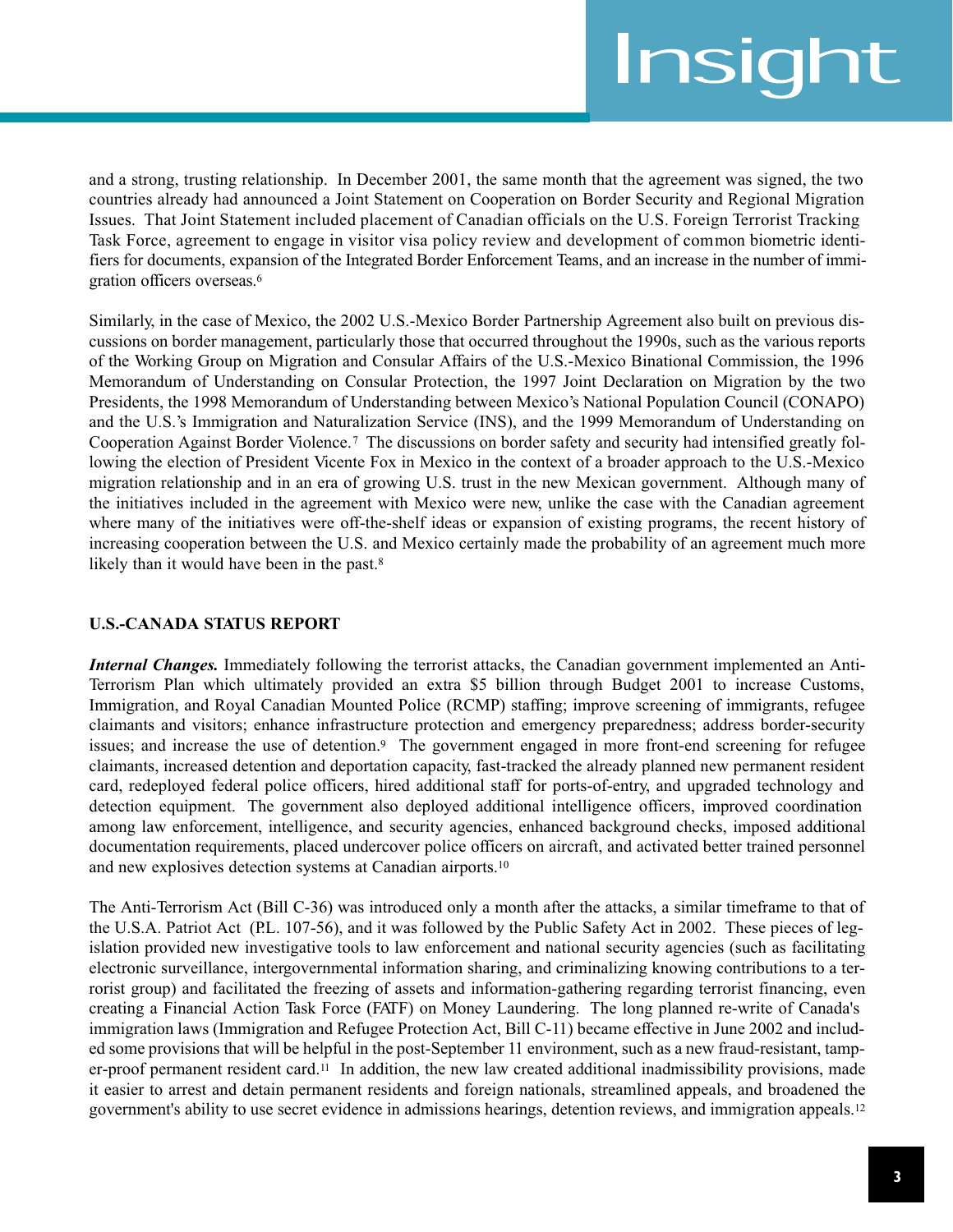

*The Smart Border Declaration.* In conjunction with the internal changes described above, however, Canada undertook a major bilateral initiative with the United States. The Smart Border Declaration between the United States and Canada, a 30 point plan, was signed on December 12, 2001 by Director of the Office of Homeland Security Tom Ridge and Minister of Foreign Affairs John Manley. <sup>13</sup> It was organized into four categories: The Secure Flow of People; The Secure Flow of Goods; Secure Infrastructure; and Coordination and Information Sharing in the Enforcement of These Objectives. The Declaration was quite specific in many areas, with a clear expectation from senior officials that progress would be made; the status quo ante was not an option. The work initially was coordinated by the Office of Homeland Security on the American side and by the Privy Council Office on the Canadian side. *The signing of the Declaration was merely another step in the longstanding cooperation between the two countries...*

Senior-level officials have devoted significant time to the issue and have held numerous public progress reports, including at the six month and one year marks. At the former, Governor Ridge and then-Deputy Prime Minister John Manley (meeting for the fourth time since the attacks) cited an increased ability to intercept high-risk travelers before they arrive in the U.S. or Canada, deployment of the jointly operated NEXUS fast-lane program for pre-approved frequent travelers (previously a pilot), and the launch of a NEXUS air pilot program.14 They also announced a planned expansion of the binational Integrated Border Enforcement Teams (IBETs) which had proven successful in the Pacific Northwest, a then-draft agreement regarding Safe Third Countries for asylum seekers, a new program for Free and Secure Trade for commerce (FAST), and a binational steering group on shared critical infrastructure.15

The additional IBET locations in Quebec and Ontario were announced the following month when Attorney General Ashcroft and Solicitor General Lawrence MacAulay met in Alberta at the 6th Annual Cross-Border Crime Forum.16 Then in September 2002, President George W. Bush and Prime Minister Jean Chrétien met at the Ambassador Bridge in Detroit, Michigan and announced the opening of the registration for the FAST program and expansion of the NEXUS program.17 Their meeting was significant not only in terms of appearing at the largest commercial land border crossing and lending symbolic support from the highest possible levels for continuing work on the issue, but also because they released an item-by-item status report of the substantive progress on the Smart Border Declaration Action Plan.18

Governor Ridge and Deputy Prime Minister Manley marked the one-year anniversary of the signing of the Smart Border Declaration and its Action Plan in early December 2002 in Washington, D.C. They highlighted the year's progress, particularly the upcoming opening of FAST lanes at the major crossing points, the signing of the Safe Third Country Agreement, and Canadian participation in a counterterrorism exercise. Also mentioned were detailed binational workplans on protecting shared critical infrastructure and the inclusion of private sector leaders in the annual meetings of the Shared Accord on Our Border.19

The signing of the Declaration was merely another step in the long-standing cooperation between the two countries, not a final, stagnant product, as demonstrated by the Prime Minister's May 2002 creation of a Task Force on Canada-U.S. Relations to explore means of strengthening the dialogue between elected officials of the two governments.20 Additional changes to enhance Canadian security also continue, such as the November 2002 initiative to modify the pass system for restricted areas at airports and screen non-passengers entering those areas and the January 2003 announcement regarding improvements in maritime security.21

*Successes.* The Canadian government has been very active in publicizing the achievements of the Smart Border Accord. On the passenger side, the expansion of an alternative inspection program called NEXUS, with its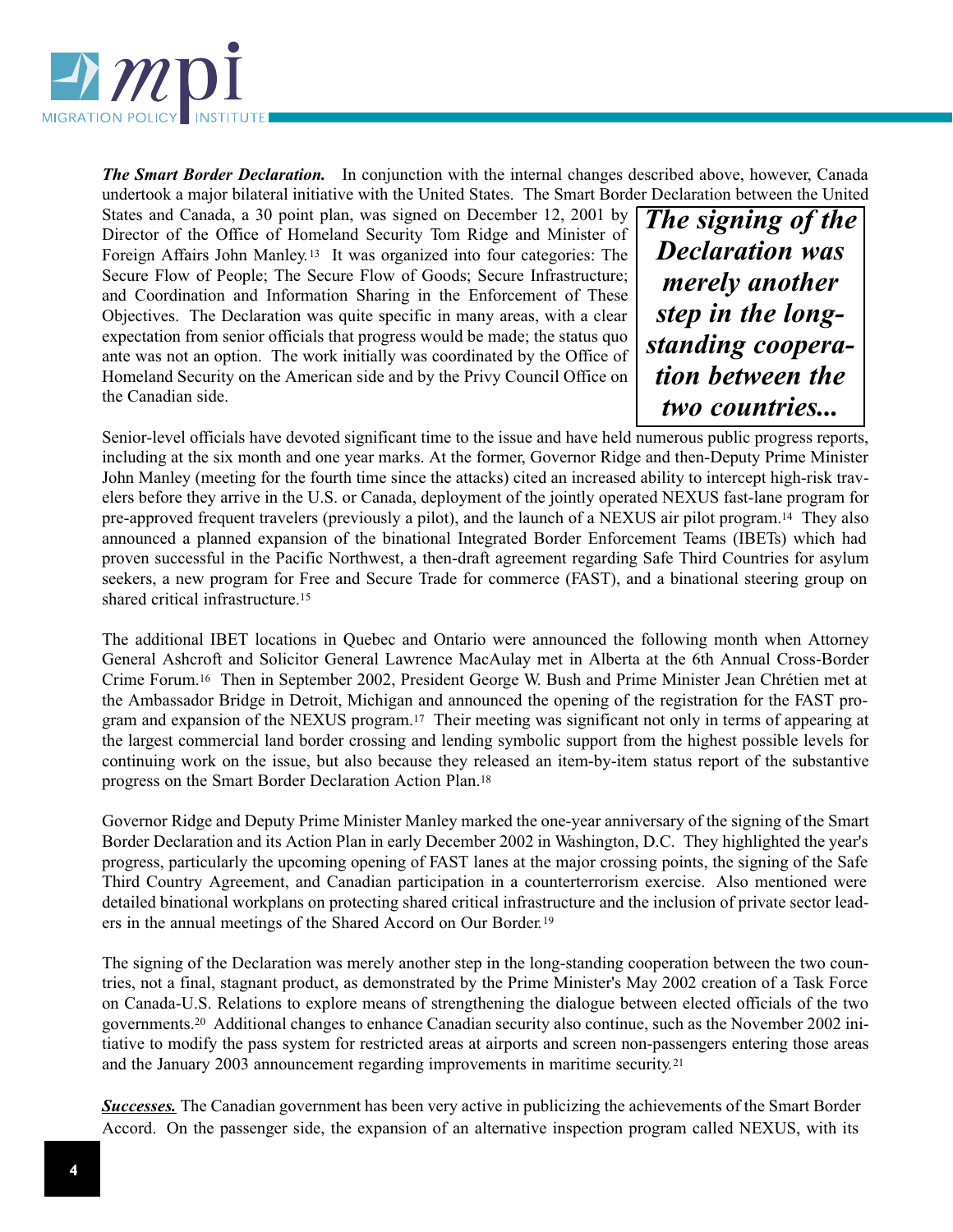dedicated lanes for pre-approved low risk travelers, may be the most visible accomplishment, but others, which likely will have a large impact behind the scenes, are equally important. These include the creation of Joint Passenger Analysis Units (JPAUs), compatible immigration databases, officer deployment overseas, and coordination of visa requirements. The JPAUs co-locate immigration and customs officers to identify potentially high-risk travelers prior to their departure for either country, thus increasing the number of checks in the process, reducing duplicative efforts, and effectively engaging in border-related functions from the ports-of-entry themselves. The U.S. and Canada currently have common visa policies for 144 countries, leaving only a handful of countries for which differences are of any significance, and they have agreed to consult each other when considering a third country for visa imposition or visa exemption. Also, for the first time, Canada began requiring advance passenger manifests for incoming flights in Fall 2002, and automated data-sharing with a similar U.S. system was expected to begin in Spring 2003. Such initiatives allow government officials to use a risk management approach, emphasizing the role of intelligence and focusing resources on high-risk or unknown travelers, rather than wasting energy on the known, frequent crossers.

On the commercial side, major accomplishments include the opening of registration for a harmonized commercial processing program (FAST) at major ports-of-entry and the placement of Customs officers from each country in each other's ports.22 Importers, carriers, and drivers who qualify for the program will benefit from joint and streamlined registration, expedited clearance at the border, dedicated account managers, dedicated lanes, technology that is compatible in both countries, and reduced financial and time-related costs. The Customs agencies not only have agreed to expand the scope of information shared, but also they have created joint enforcement teams to aid in targeting container searchers at five key marine ports (Vancouver, Montreal, Halifax, Newark, and Seattle-Tacoma), measures likely to have significant impact in enhancing security.

Other notable successes include progress on common biometric standards, interoperable technology that can read the biometrics, feasibility studies on joint or shared facilities at agreed upon ports-of-entry,23 and as mentioned earlier, the sharing of data and intelligence, particularly through the development of interoperable technology. The sharing of information is never easy due to issues such as who controls the information, the confidential nature of the information involved, and the technical aspects of integrating systems. The countries also have worked together to provide technical assistance to third countries on such issues as document fraud and border controls. Canadian government officials regarded the agreement on a safe-third-country accord for asylum seekers as a major accomplishment (they estimated that 40 percent of Canadian asylum seekers were entering via the United States), but it has proven more controversial among refugee advocacy groups in both the United States and Canada. Nonetheless, its signing was announced at the December 2002 issuance of the one-year status report. The U.S. and Canada also have agreed to share information regarding asylum seekers to better identify potential security and criminal threats.

Finally, a notable success is the commitment by both countries of funds for infrastructure improvements at the border. The U.S. already had funds from the Transportation Efficiency Act for the 21st Century (TEA-21), <sup>24</sup> and Americans and Canadians had long urged the federal and provincial governments in Canada to dedicate similar funding for the border. The Canadian government now has a Border Infrastructure Fund which will provide \$C600 million over five years for physical and technological improvements. Prime Minister Chrétien went to Windsor, Ontario in September 2002 to announce that at least \$300 million of those funds would be focused on remedying the border-related traffic problems in Windsor based on a plan developed by a committee of federal and provincial officials. Two months later, \$30.4 million in federal and provincial funding was announced for 11 border crossing transportation initiatives in British Columbia.25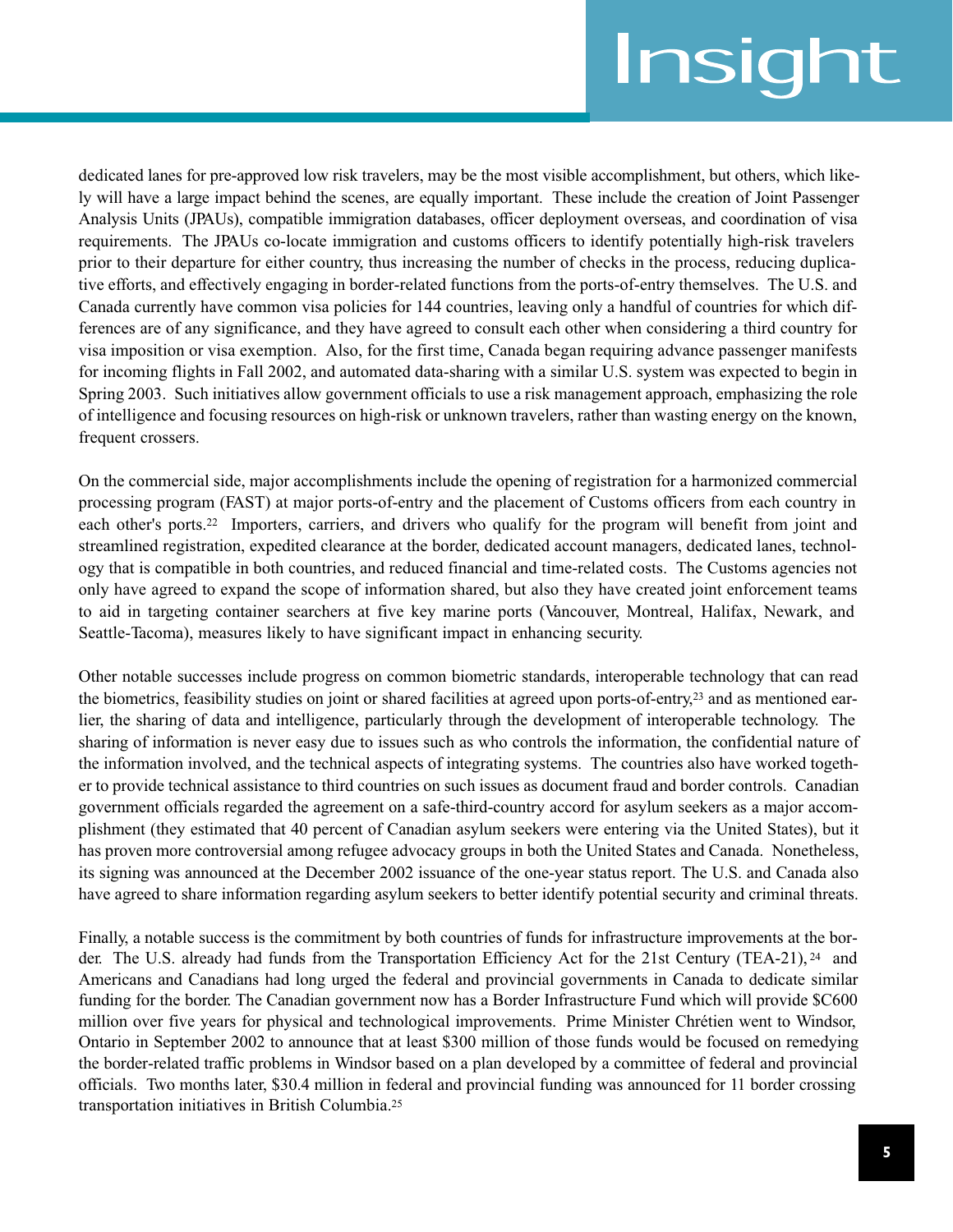

*Frustrations.* Despite the clear progress that has been made on the action items, key actors also have experienced some frustrations in the process. First, the lack of measurable change on-the-ground on some of these issues, such as delays at ports-of-entry, has been the most evident and is extremely important. Second, Congressional and Executive Branch policies have focused primarily on the land border (to the exclusion of the air and sea ports-of-entry) and on programs that likely will have little real impact on security, despite the fact that some action items specify moving clearance away from the border. As an example, how would the proposal to prevent students in border communities from attending school part-time in the other country really have increased the safety of the U.S.? Similarly, how would the proposal to limit the stay of most tourists to 30 days have increased U.S. security? While neither was adopted due to strong opposition by border communities, business communities, universities, and others, these are perfect examples of ill-advised policy initiatives. Both were broad measures which would have burdened legitimate travelers but were unlikely to catch those aiming to do harm. Questions also were raised as to why countries that are party to a free trade agreement even continue to have Customs officers stationed at the border, and there were serious concerns regarding the advisability, in practical terms, of documenting every entry and exit to/from the U.S.,26 as well as skepticism about the government's ability to implement such a system.

*[Provision of information in advance]…promotes an effective and efficient, rather than primarily symbolic and insecure, border management system.*

Third, the agreement focuses only on ports-of-entry, while little remains known about what occurs in the significant land masses between ports-of-entry, particularly in rural locations or on Native American lands straddling the border. Fourth, some of those interviewed felt that the lack of a cabinet-level Department of Homeland Security that could have tasked the various relevant Cabinet agencies and better coordinated the process was difficult (a problem potentially remedied with the January 24, 2003 creation of the Department of Homeland Security [DHS]). While the Office of Homeland Security in the White House had authority to play this role, they had limited staff, leaving the relevant agencies such as the INS and Customs to take on these responsibilities and coordinate with a variety of government agencies in addition to their day-to-day work.<sup>27</sup>

A fifth frustration relates to the privacy issues raised by the Canadian government in terms of their ability to share information. While the U.S. also has privacy laws, it has made changes to be able to accommodate the new national security needs. Some of those interviewed from both countries felt that the Canadian government has made this focus on privacy laws an obstacle toward further progress on information sharing, despite the fact that both countries stand to gain from doing so and that, indeed, a great deal of progress has been made in this area. In fact, this relates to a sixth common concern - a perception by Americans that Canadians think the security and border issues are only a U.S. problem and that Canadians are not taking seriously enough the security issues. In this view, Canadians are taking action only to humor the Americans and to achieve their other goals, particularly maintenance of a good relationship with the U.S. and complete and open access to the border, both crucial to their economy. Some have suggested that Canada should review its immigration and visa policies in a more comprehensive manner and also recognize its own reasons for engaging in security-related reforms.<sup>28</sup> Canadians, on the other hand, admittedly focused on their economy and the facilitation of people and goods, question whether the U.S. isn't overly focused on security to the exclusion of all other items, including economics and common sense. This issue gets increasingly complicated as it relates to perceptions of sovereignty, identity, and independence.

A final frustration, expressed by nationals of both countries, is that while the agreement accomplished what was needed at the time in terms of defining concrete action items in response to September 11, it failed to lay out the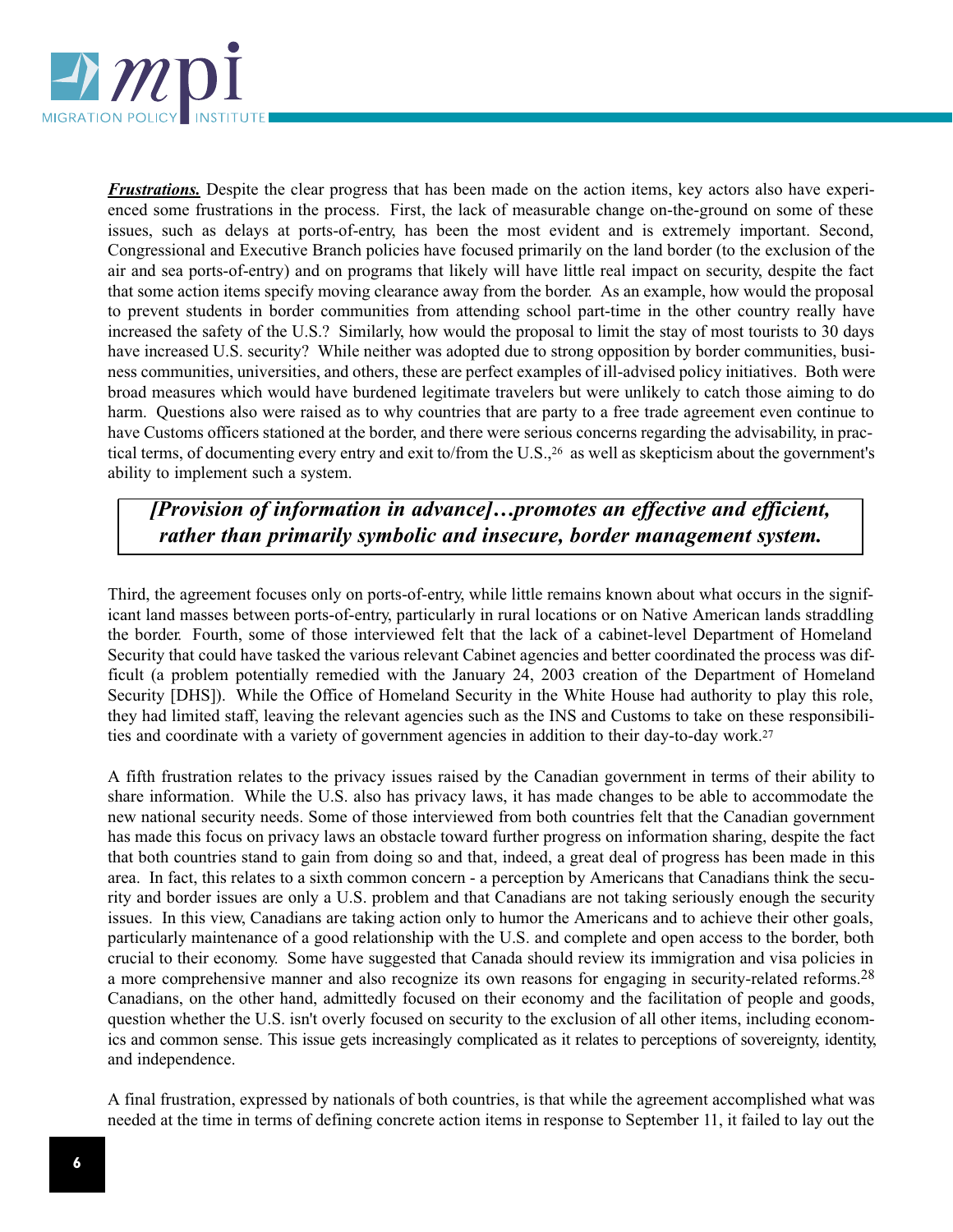next steps. More specifically, the agreement lacks an overall future vision of the border and the steps needed to get there. It may have failed to think broadly enough, although some officials in each government have in fact begun to conceptualize a border vision for the future. Each concrete action item might make more sense if understood as pieces of a puzzle, or part of a framework. There is some doubt as to whether progress on technical, mechanical items will be sufficient to lead to progress on a larger philosophy, or whether the philosophy and ideas, that broader framework, needs to come first.

*Analysis*. Overall, the achievements of the U.S.-Canada agreement mark important progress in terms of demonstrating new modes of operation. They begin to move away from the traditional paradigm of border management toward smarter and more innovative approaches, including risk management, intelligence-based programs, and joint programs with common standards and compatible systems (e.g., IBETs, biometric cards, or visa-related databases). They also provide models of these approaches that can be replicated elsewhere. Many of the action items involve engaging in border functions away from the border (as far away as overseas consulates); increasing the layers of security to increase the likelihood of catching potential security threats; increasing use of intelligence, specifically, knowing more about goods and people prior to entry at the land border; providing tangible benefits for those enrolled in such programs to facilitate legitimate movement; conceiving of borders as something other than simply a physical entity; reducing duplication between and within governments in terms of personnel, facilities, and databases; coordinating whenever possible (be it on rules regarding visa issuance, operations at ports-of-entry, or data-sharing); enhancing the use of technology to support these new approaches; and an increasing reliance on information sharing and coordination.

Provision of information in advance gives the advantage to the law enforcement community, rather than the entrants. Doing so makes it less likely that an individual will enter one country from the other, thus increasing the security of the continent and engaging the countries in a joint effort that is in each country's individual interest. Moreover, it emphasizes the role of intelligence in the process and promotes an effective and efficient, rather than primarily symbolic and insecure, border management system. These measures are likely to strengthen in a very real manner the management of the joint border and the security of both countries.

Not to be overlooked in this increase in security is the role of the improved working relations between the government agencies. The deepening cooperation between the parties was cited frequently, and it has facilitated progress on areas of common interest, such as third country nationals, local approaches, and harmonized portsof-entry. The Customs and Immigration agencies of both countries had been meeting monthly prior to their demise (presumably these meetings will continue now that they work for the same agency), and interacting with each other, rather than with only their own counterparts. Relationships also have broadened beyond the federal level to include state, provincial, and local officials, as well as disparate groups who focus on the border.

The signing of the agreement was no mere symbolic gesture. Instead, it spurred new actions and ideas and infused energy into existing ones. Nevertheless, even those intimately involved note it has not been a panacea.

### **U.S.-MEXICO STATUS REPORT**

*Internal Changes*. In Mexico, the press initially viewed government efforts to support the U.S.'s war against terrorism as an extension of the Mexican effort to secure a migration agreement with the U.S., a view reinforced by U.S. lawmakers who explicitly linked security and a legalization agreement.29 Soon after the attacks, Mexican police secured airports, boosted surveillance and security of areas vulnerable to terrorist attacks (such as hydroelectric dams and oil installations), and more carefully monitored migration at all ports-of-entry, doubling inspectors and scrutinizing documents.30 Mexico also augmented its monitoring of financial movements,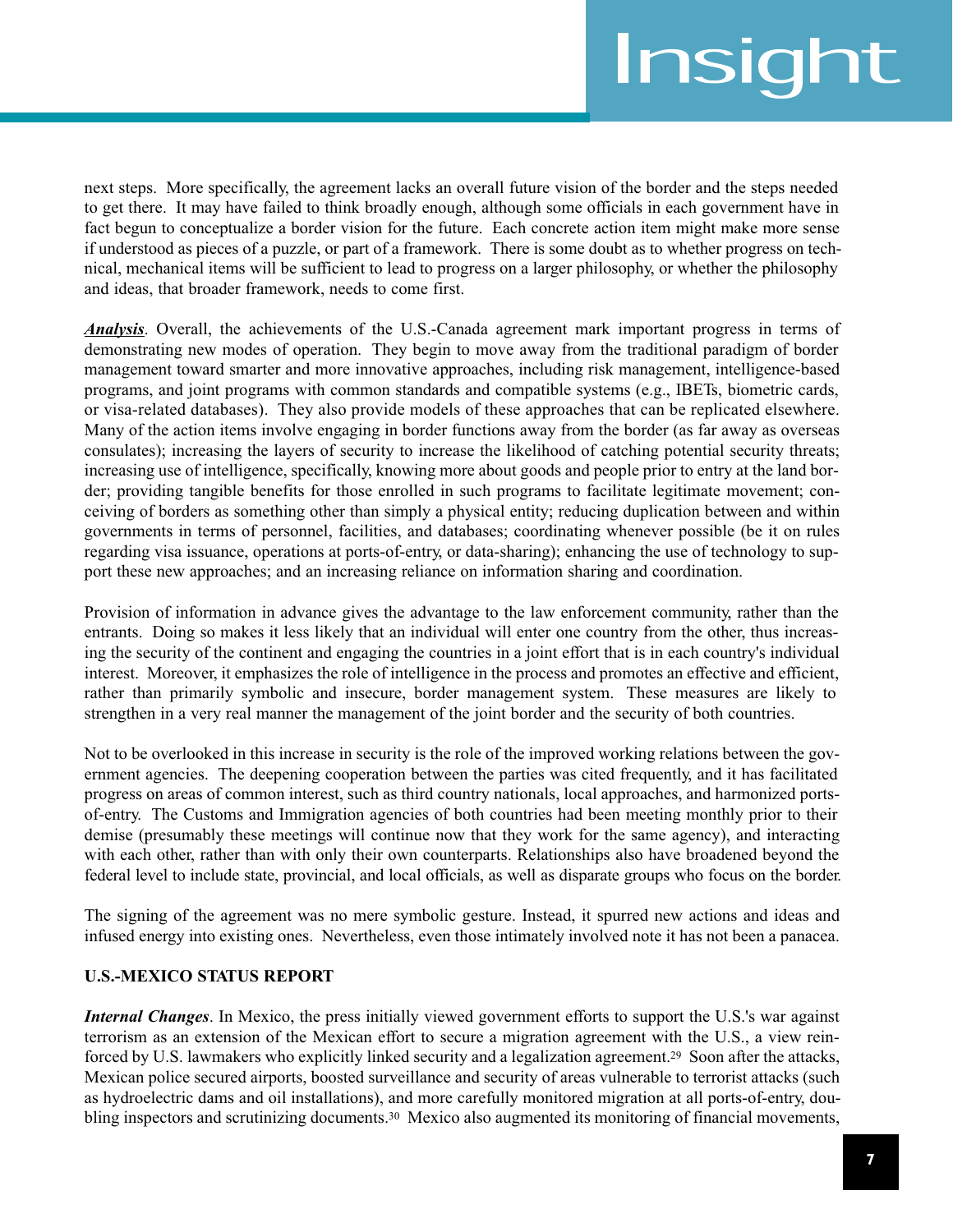

increased its security to prevent transboundary movement of arms, and facilitated a more comprehensive exchange of information among security agencies, as well as sharing information with Interpol and the U.S.<sup>31</sup> Moreover, the government enhanced its staffing and surveillance along the Mexico-Guatemala border with specially trained personnel to focus on combating terrorism and organized crime.32

To improve document security, Mexico's National Migration Institute (INM) began processing visa applications from certain countries prior to the consulates in those countries being allowed to issue individual visas and shared information with U.S. officials regarding the list of countries for which visas are or are not required prior to entry into Mexico.33 In addition, although the project predated the September 11 attacks, nearly one million Mexican nationals in the U.S. have become better documented through new high-tech, fraud-resistant ID cards called *matriculas consulares*. A means of registering Mexican nationals overseas, the cards certify the name and dateof-birth of a Mexican national for \$29 each and reportedly are being accepted by over 800 U.S police departments and 66 U.S. banks.<sup>34</sup> As a result of its enhanced border security, Mexico and the U.S. have increased their ability to catch drug smugglers, migrant traffickers, and corrupt officials,35 which has strengthened the rapport between the two countries, increasing the level of trust that the United States has in Mexico, as well as strengthening information-sharing and joint operations.

*...coordination has been more difficult to achieve with regard to the movement of people rather than the movement of goods.*

*The Border Partnership Agreement.* Supplementing these internal changes, Presidents Bush and Fox announced the signing of the 22 point U.S.-Mexico Border Partnership Agreement by Secretary of State Colin Powell and Interior Minister Santiago Creel on March 22, 2002.36 Mexican government efforts on the action plan are being coordinated through the Ministry of Interior (*Gobernación*) via CISEN (*Centro de Investigaciones y Seguridad Nacional*) while the White House Office of Homeland Security (which predated the Department of Homeland Security) coordinated U.S. government efforts. Both sides, however, noted an asymmetry in terms of government contacts, with agencies often lacking a true counterpart. The Mexican Interior Ministry has long coordinated law enforcement and security issues for Mexico and has staff to work the issues, whereas the Office of Homeland Security was thinly staffed and had to coordinate the various government agencies involved in the action items, relying on them to do the work. Prior to the March 1, 2003 transfer of various agencies into DHS, the INS had the lead on the secure flow of people items, Customs had the lead regarding the secure flow of goods, and the State Department was involved on infrastructure issues. There also were concerns that certain agencies were working only with their relevant counterparts in the other country, rather than also coordinating with other agencies in their own government.<sup>37</sup>

Few formal meetings have taken place between the principals since the agreement was signed, and Mexico has lacked a high profile coordinator as Governor Ridge's counterpart, the role played by Deputy Prime Minister Manley in Canada. However, Governor Ridge and Interior Minister Creel finally did meet in April 2003, just after the one-year anniversary of the agreement. At that time they publicly issued a formal overview of the progress to date on the 22-point agreement.38 They also highlighted their plans for the next year, including expanding access to high-tech lanes for certain crossers, expanding the Border Safety Program, and creating a FAST lane in El Paso.39 In the interim, inter-governmental groups, including working groups on each of the 22 points, were meeting regularly (including not only immigration issues, but also energy, telecommunications, and transportation), and each government was tracking the status of the action items on a monthly basis.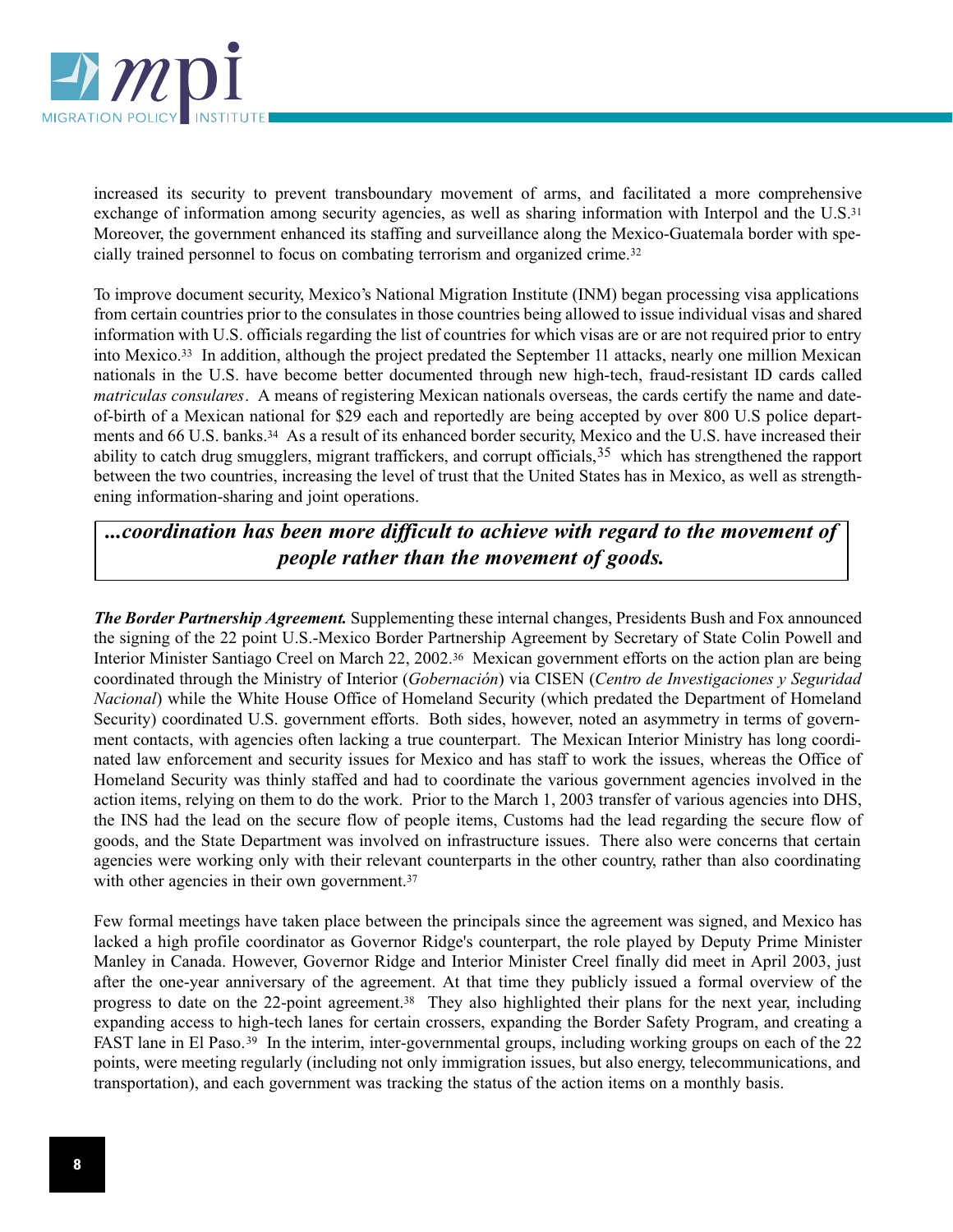The Agreement focused on three categories -- the Secure Flow of People, Goods, and Infrastructure -- and progress needs to be evaluated on its own terms in view of what the expectations were and whether they have been met. As an example, in the category of Secure Flow of People, the Mexican agreement stated rather vague action items:

- **·** "Establish a joint advance passenger information exchange mechanism,"
- **·** "Explore methods to facilitate the movement of NAFTA travelers,"
- **·** "Reaffirm mutual commitment to Border Safety Initiative," and
- **·** "Continue frequent consultations on visa policies..."

By contrast, the action items in the Canada agreement specified:

- **·** "Jointly develop...common biometric identifiers in documentation,"
- **·** "Resume NEXUS pilot project...and expand a single program to other areas along the land border. Discuss expansion to air travel,"
- **·** "Share Advance Passenger Information..."
- **·** "Establish joint [passenger analysis] units at key international airports," and
- **·** "Develop jointly an automated database...as a platform for information exchange..."40

*Successes***.** Major accomplishments on the accord have occurred both within and between the governments. The Mexican government, for instance, points to deeper cooperation with the U.S. government. It also cites its own inter-governmental meetings, the creation of working groups and task forces, the training of officials on fraudulent document detection, and a focus on infrastructure protection, enhanced surveillance, and contingency planning. Moreover, Mexico has increased its tracking and information sharing regarding nationals from particular countries in the Middle East and South Asia and expanded private sector partnerships to expedite commercial clearance while increasing security. Although it was not part of the agreement, Mexico's efforts and the growing trust within the

law enforcement community because of its efforts have led to its participation in the TIPOFF system, the State Department's database of known and suspected terrorists and a key law enforcement tool (Canada already participates with this system).

In fact, individuals in both governments agree that one of the primary successes of the U.S.-Mexico Border Partnership Agreement has been the increased cooperation and coordination between the governments.

*...one of the primary successes of the U.S.-Mexico Border Partnership Agreement has been the increased cooperation and coordination between the governments.*

Mexico has demonstrated a genuine willingness to cooperate, in part because it has its own reasons for wanting to increase security at the border, which has strengthened relations (particularly between the customs and immigration agencies) and allowed discussion of topics never previously on the table. Despite its willingness, however, most of the work on these issues has fallen on U.S. shoulders, since Mexico lacks the budget and resources for implementation of initiatives. In important progress, the Congress approved a supplemental appropriation to the State Department in late 2002 that included \$25 million dedicated for spending in Mexico to help Mexico implement the agreement.41 Nevertheless, some stakeholders in both countries believe those funds are too small to be more than a token gesture, compared with the massive amount of resources that would be required for genuine improvements.

Noteworthy progress has been made on specific action items, however, particularly those items that did not require a significant influx of resources.42 The two countries have exchanged information regarding land ports-of-entry as a first step in working toward better coordinated ports-of-entry (in terms of hours of service, traffic patterns, and infrastructure), have met to discuss joint financing of border-related projects, have consulted on a low-risk traveler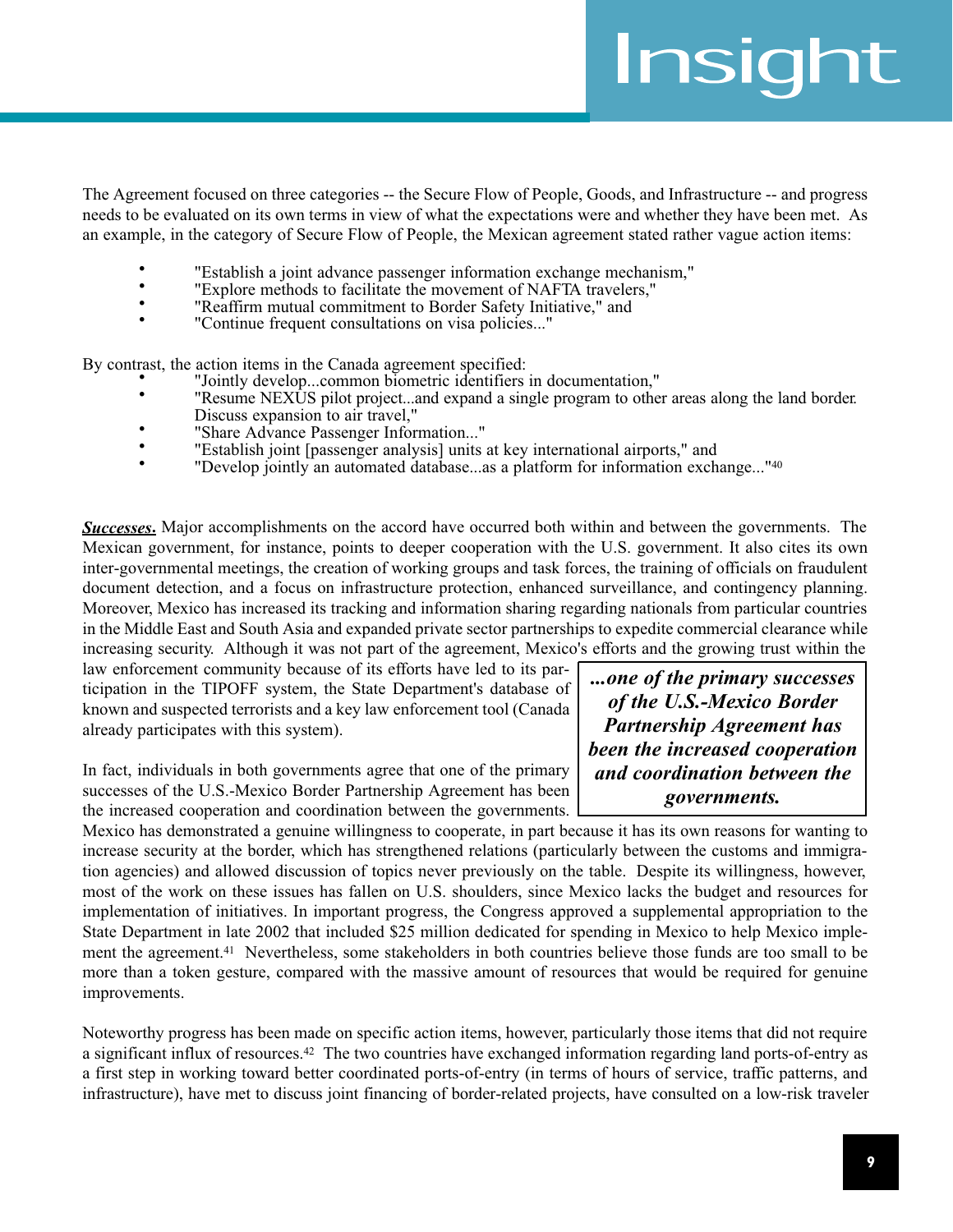

plan for NAFTA travelers, and have agreed to expand the Secure Electronic Network for Travelers Rapid Inspection program (SENTRI).<sup>43</sup> They are working on exchanging core data electronically, testing technology, and expanding private sector partnerships as well. Further, Mexico will develop an Advance Passenger Information System (APIS), and the two countries will be able to share these key pieces of information. Similarly, coordination on visa policy, in terms of comparing U.S. and Mexican laws, the lists of nationals required to obtain a visa prior to travel, visa waiver requirements, lookout lists, etc., likely will have significant impact on the security of both countries, although most of the work occurs below the political and press radar screens. The U.S. and Mexico also have established bilateral alien smuggling and trafficking task forces, and Mexico is taking its own steps to improve its passports and moving toward machine-readable visas. Combined with the above-mentioned U.S. financial support for computer systems improvements, these improved passports and visas will enhance security.

Significant improvements have occurred on the commercial side in particular, especially between the countries' customs agencies; their cooperation was cited as a model for the type of cooperation possible in other arenas. United States and Mexican Customs had been discussing a multiple-point plan on their specific issues prior to the signing of the broader agreement, so the agreement was perceived as a joint effort consistent with previous ones, rather than an initiative imposed upon either party. Officials acknowledged that the deep cooperation and coordination has been more difficult to achieve with regard to the movement of people rather than the movement of goods.

*Frustrations.* Despite the progress that has been made in laying the groundwork for future initiatives and in achieving some short-term goals, this past year also has been one of frustration for those who work on these issues. First, and apparent even to the most casual observer, has been the lack of change on-the-ground in terms of border safety or border traffic. Specifically, waiting times for passenger and commercial vehicles has increased, crossborder traffic has decreased due to the unpredictability of the crossing, commuters and students have had to significantly modify their routines, and shipping costs have increased, as has pollution at the border due to the extended waiting times. Moreover, the ports-of-entry still lack machines to read the new high-tech laser visa cards.

The heightened border security post-September 11 has had a particularly negative impact on border communities. It has been difficult for students to commute to school, for employees to get to work, for tourists to take a quick shopping trip, or for family members to visit each other. Border communities continue to desire greater involvement in the discussion since decisions frequently affect their daily lives. The lack of visible improvements in the safety or ease of crossing is demonstrated by the continued reports of extended waits at ports-of-entry, deaths at the border, a return of apprehensions to pre-September 11 levels, and an apparent doubling of smuggling fees (from \$1,000 to \$2,000) due to the enhanced border security.<sup>44</sup> This lack of real, measurable change has been very disheartening to Mexicans and Americans alike.

A second frustration focuses on process-related items, which often are overlooked. These include the slow nature of the funding process (even when the U.S. wanted to give Mexico money, it took six months for approval, which was pretty quick by U.S. government standards), the lack of symmetry between governments in terms of institutional structure, and the need by both Mexico and the United States to dedicate additional staff to work on these issues. Currently, the government officials who staff these issues are the same ones who worked on the previous cooperative border efforts and also handle the daily management issues. A recurrent theme was that it is difficult to make progress when lacking necessary institutional capacity, resources, and/or an ability to deliver. Ironically, these process-related items may be further complicated by the folding of immigration-related functions into DHS, at least until there is greater clarity in terms of contacts for immigration issues.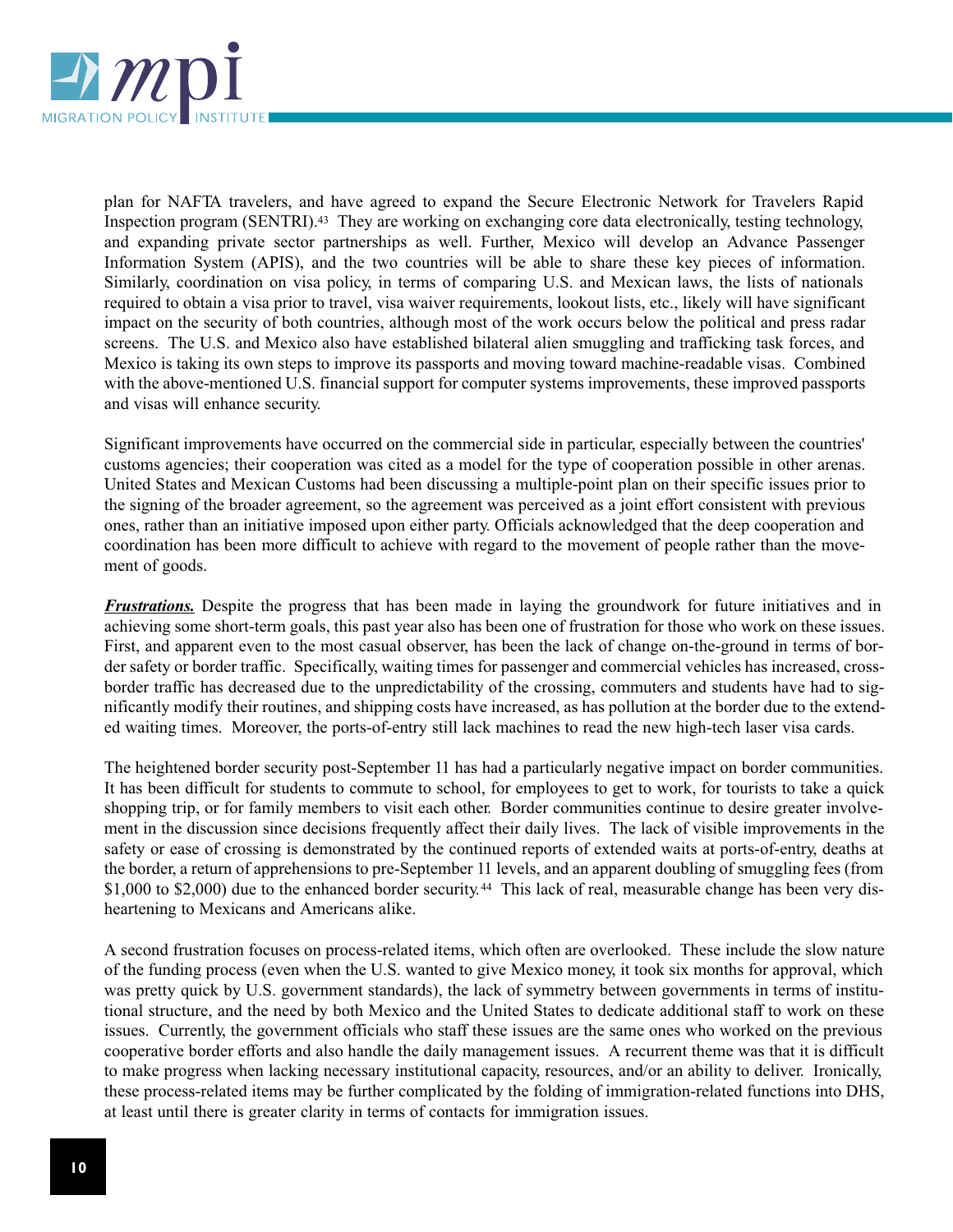Third, parties in both countries have complained that the focus on the 22 points has redirected most of the energy away from previous efforts, which took years to develop. Such efforts include not only border safety issues and locally based solutions such as the Border Liaison Mechanism, but also the bigger issues, such as a broader migration agreement between the U.S. and Mexico. Respondents noted that the Border Partnership Agreement did not make any attempt to address the underlying issues that have contributed to the current situation at the border, an increasingly risky and heavily enforced border, replete with smugglers, violence, death, and unpredictable crossing times.45 Although there was not a formal *quid-pro-quo*, it was understood that Mexico would need to act as a true partner, an equal partner, on security issues and would need to improve its institutional capacity, reliability, and ability to deliver in order to have any chance at facilitating progress on such issues as regularization of status of the unauthorized population in the U.S. and/or temporary worker programs. Having been an enthusiastic partner, as much as its capability has allowed, on security issues and coordination with the U.S., it is difficult for Mexico to understand why it has been unable to achieve its goals of making measurable progress on the broader migration agenda, an agenda in which the government had invested a lot of energy and for which public expectations had been raised prior to September 11.

This relates to a final set of frustrations by parties in both countries, which is that the agreement remains too focused on U.S. interests, disregarding some Mexican priorities. There is agreement that Mexico has demonstrated dedication to these issues at the working level to the extent of its abilities (despite the lack of a high profile coordinator or frequent public progress reports), but Mexicans strongly articulate their desire for more of the partnership implied in the agreement's name. In particular, this would include an integrated approach of safety and security compared to the U.S. focus solely on security. Part of this difference may actually be explained by the literal translation of the word security into Spanish, where *seguridad* means not only security but also safety. For Mexico, the two issues are of equal importance.

Moreover, Mexico has had to deal with more frustrations than the U.S. in terms of lack of progress on-the-ground at border crossings. A greater focus on visible changes important to Mexico might include additional staffing and open lanes at land borders, expansion of pre-clearance programs, enhanced focus on border safety, and progress on day-to-day facilitation concerns that take into account binational border communities and the deeply connected local and national economies. Nonetheless, even Mexicans agree that the existence of the agreement has pushed Mexico to

*...the agreement marks a readiness to think in new ways, to move away from the traditional, and unilateral approaches that have not proven successful, and toward a smarter, rather than showcase, border.*

engage in tasks that needed to be addressed anyway, including strengthening institutional capacity and improving security. Finally, as with the Canadian agreement, the U.S.-Mexico agreement lacks a broader vision of the border's future.

*Analysis***.** Overall, the existence of this bilateral agreement, initially broached by the United States but responded to enthusiastically by Mexico at the direction of President Fox, reveals important progress in the bilateral relationship in at least five ways. First, the mere nature of the joint agreement, and of a purported partnership, is an important step that recognizes some dependence by each country on the other in order to meet its needs. Second, the agreement, and the resultant information sharing, demonstrates a growing trust between the two countries, which will make a positive contribution to every component of the bilateral relationship. Third, the agreement shows a genuine recognition of Mexico's efforts to assist the United States and the U.S.'s willingness to pay to help Mexico implement some of the action items, which reflects a growing number of shared interests. Fourth, the agreement marks a readiness to think in new ways, to move away from the traditional, and unilateral approaches that have not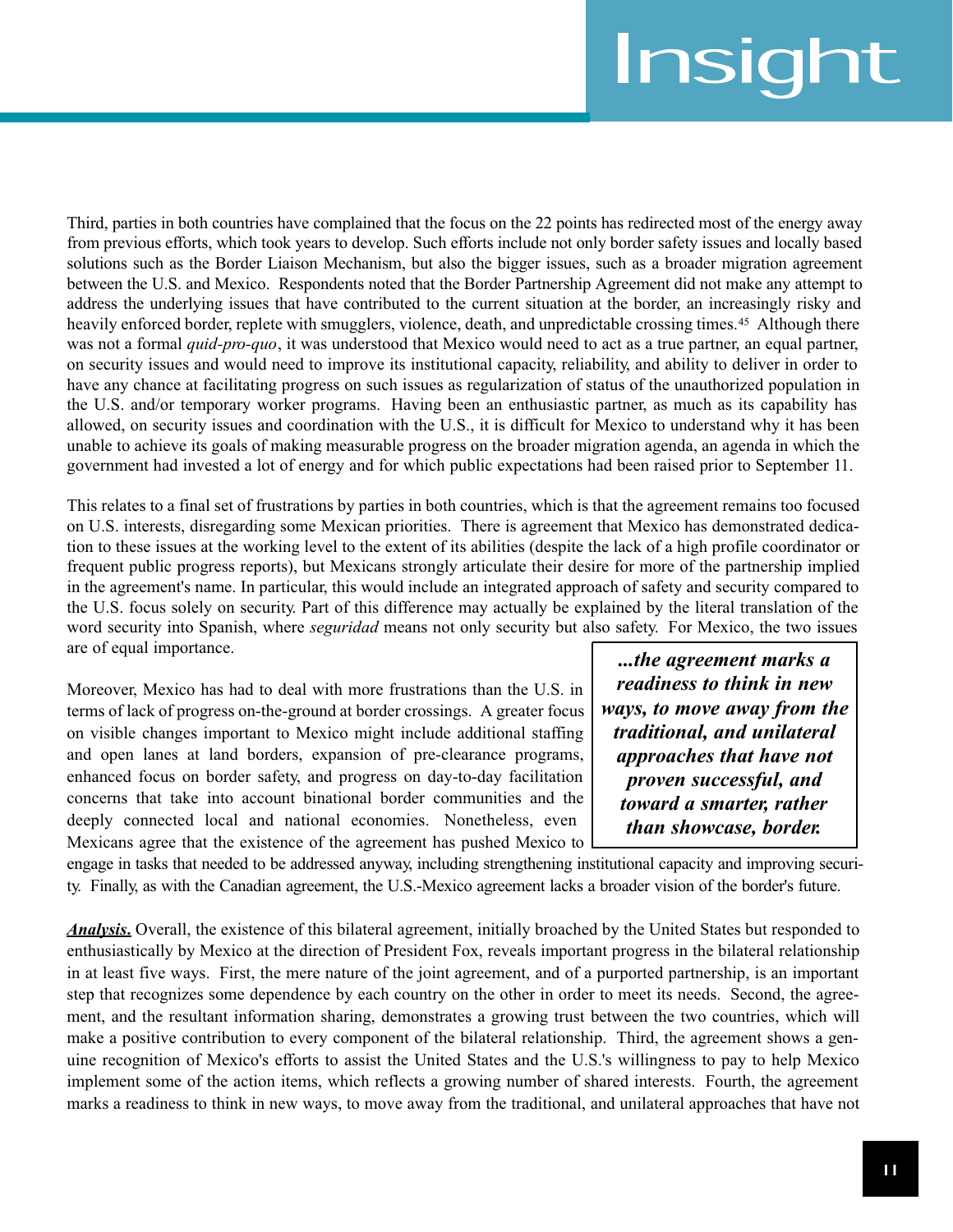

proven successful, and toward a smarter, rather than showcase, border. Finally, the agreement takes specific steps to attempt to address the on-the-ground day-to-day challenges through the use of new and innovative programs.

Even in areas where the governments are citing progress, however, it does seem that the progress has been limited. For example, the action item relating to harmonized ports of entry has succeeded only in the exchange of information regarding hours of service, the demonstration project for a smart port-of-entry has been limited to a few working group meetings, the revitalization of existing bilateral coordination mechanisms remains in the planning stage, and the development of compatible databases for information exchange has moved only as far as designating lead officials and discussing formation of a working group. We have not yet reached the stage where the governments are ready to move border functions away from the border, nor has as much progress been made as was hoped even on common issues such as interdiction of third-country nationals and use of existing technologies.

Items already in the agreement with Mexico that deserve additional focus because they hold the potential for susbstantial progress include: joint financing of development and infrastructure at the border (this will help each country achieve its own goals); an advance passenger information system (providing better data regarding entries into its own country and prevention as a point of transit); and a low-risk NAFTA traveler program at airports (facilitating its citizens' travel and reducing the size of the haystack in which it is looking for security risks). Also included in this priority list are consultation and coordination on visa policy (to push the border outward and increase the security of initial entries) and coordinated detection and interdiction of third country nationals. Of course, Mexico simultaneously will need to continue working on its own internal changes, such as strengthening the rule of law, improving governmental capacity and professionalism in its immigration and border policing efforts, attacking corruption, and focusing on criminal organizations and smuggling.

### *...the three countries need to expend an even greater effort in addressing the day-today challenges at the borders themselves.*

One of the major accomplishments simply may have been to agree to move forward jointly toward a "smart" border, setting the stage for future progress while understanding that goals would not be achieved overnight but that the process was of equal importance. The responsibility for lack of progress, however, should be divided evenly on both sides. It appears that the challenges posed by the combination of a lack of resources, a lack of investment in the process by both countries, a learning curve, a slow U.S. bureaucracy, unhappiness with the uneven nature of the agreement, and frustration with a lack of on-the-ground improvements have proven difficult to overcome. It is ironic, in fact, that the agreement with Mexico seems to have drained energy from previous and ongoing efforts, while the Canadian agreement seems to have built on and propelled previous efforts.

### **NEXT STEPS**

### **· Define A Vision For The Future**

In many ways, the next steps are similar for the three countries. First, all need to define an endgame, perhaps a longterm vision of North American integration that finally moves away from a focus on the physical land border, and then work backwards to figure out the steps that can take them there. This is a vision that ideally would be developed both by government leaders and by other interested parties, including citizens of the various countries. Preliminary steps could include a vision for each of the two borders or it could involve a trilateral approach to border management.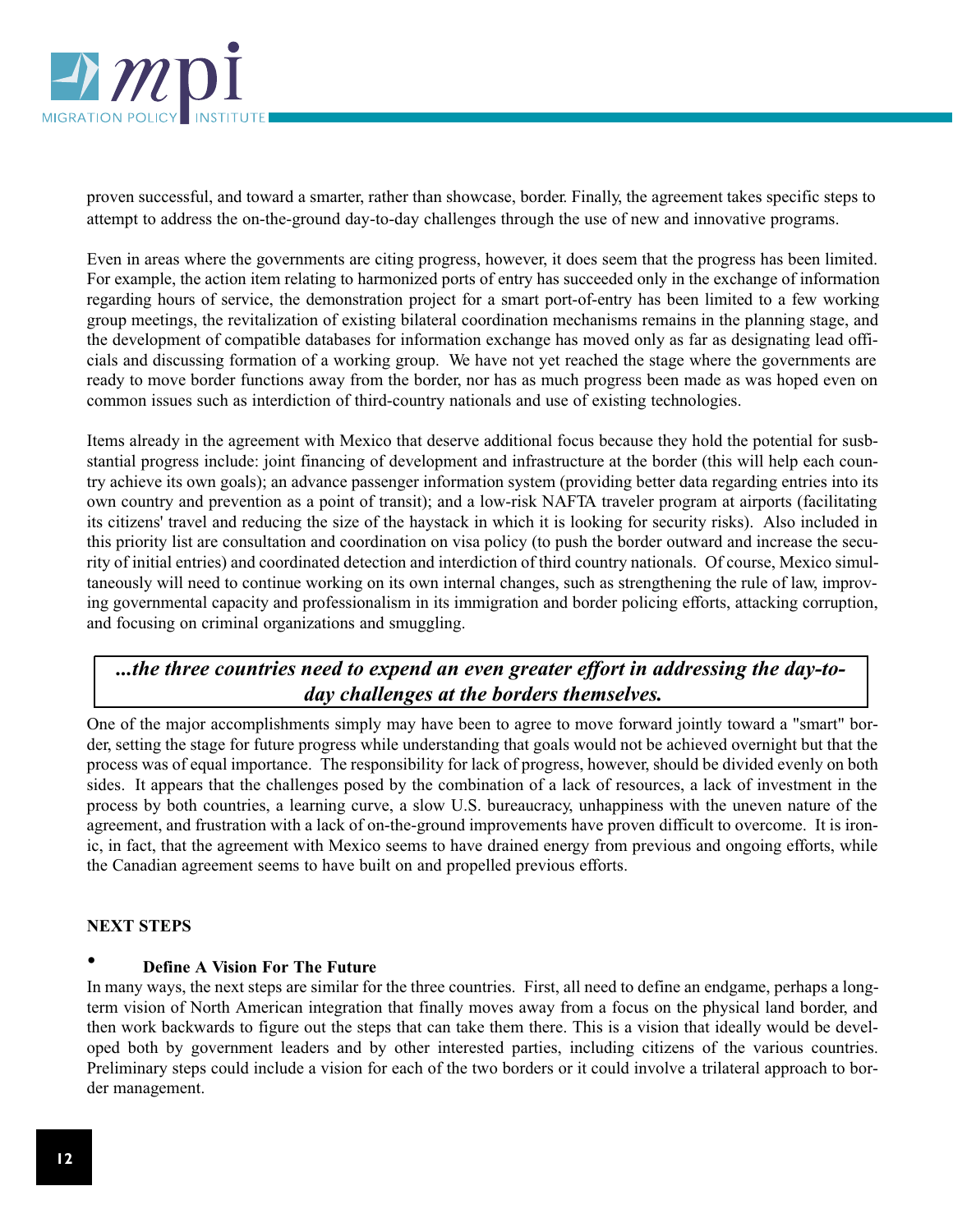*Bilateral Approach.*With a bilateral approach, the vision might include an immigration equivalent of a free trade agreement (particularly much freer movement for border community residents and professionals) for each of the countries, enhanced overseas cooperation and datasharing between two separate systems, full embrace of a risk management approach (complete with expansion of joint pre-clearance/pre-inspection programs), or local agreements for reverse inspections, where the physical geography and infrastructure allow. A bilateral approach also could address the specific history and challenges of each of the U.S.'s borders, such as addressing the continued flow of undocumented Mexicans to the U.S. for jobs and the existing stock of undocumented in the U.S. or the cross-border movement of Canadian professionals and the annual trek by Canadian snowbirds to Florida.

*Trilateral Approach*. Alternatively a trilateral approach might include a move toward increased labor mobility between the three countries, facilitation of student exchanges and tourism between the three countries, a joint database into which all three countries can input and access data regarding potential threats, enhanced coordination and common standards at North America's perimeters (including overseas consulates and international airports), a North American travel card, etc. To date, a trilateral approach has been avoided not only because the populations of the three countries do not yet seem ready to take that step and are very focused on sovereignty issues (they should be assured that each would continue to be able to make its own immigration policies), but also because American and Canadian leaders in particular have felt able to achieve their goals through bilateral discussions. To the extent they realize that they can achieve additional successes in enhancing security only through trilateral efforts, Americans and Canadians may be more open to crafting trilateral efforts, an approach already openly broached by Mexican leaders, though not necessarily embraced by its public.

### **· Make A Visible Difference On The Ground**

Second, the three countries need to expend an even greater effort in addressing the day-to-day challenges at the borders themselves. Frustrations regarding delays and other problems at ports-of-entry are prevalent with regard to both borders, and it is very important for the credibility of the agreements that stakeholders see a real difference at the border. Each border has its challenges, be it the deaths of undocumented migrants, vast terrain between ports-of-entry, long waits, outdated infrastructure, heavy commercial use, or experienced smugglers. These will need to be addressed methodically, one by one, requiring resources and the political will to do so. Finally, many of the efforts to date have focused on cargo-related issues - a similar, and equally creative, effort now needs to focus on the movement of people. Solutions to some of these obstacles can be addressed directly at the border, such as increasing staffing, harmonizing hours of operation at ports, investing in infrastructure improvements, taking advantage of technological advances, and increasing dedicated commuter lanes. Others may need to be addressed over time and perhaps most effectively away from the border, such as a shared entry/exit system, advance passenger (and cargo) information, more accurate and more timely intelligence, compatible information systems, increasing data sharing, a voluntary international travel card, expanded means for legal entry, and better interior enforcement. Many of these items are complicated by legal and administrative differences between the countries, such as union issues, privacy laws, health and safety issues, differences in gun laws, database incompatibilities, legislative requirements, constitutional and privacy concerns regarding information sharing and electronic databases, and, not to be overlooked, a lack of sufficient funding for these initiatives.

### **· Strengthen Institutional Capacity**

September 11 demonstrated that border management issues are not peripheral; they are an integral component of our national security and of the way in which we represent ourselves to others and treat others. Prior to the attacks, border issues had been of greater importance to Canadians and Mexicans than to Americans in the policy arena, and those officials had complained that they lacked appropriate counterparts at senior levels; this now can be remedied. The creation of the Department of Homeland Security provides an opportunity for the U.S. to organize itself effec-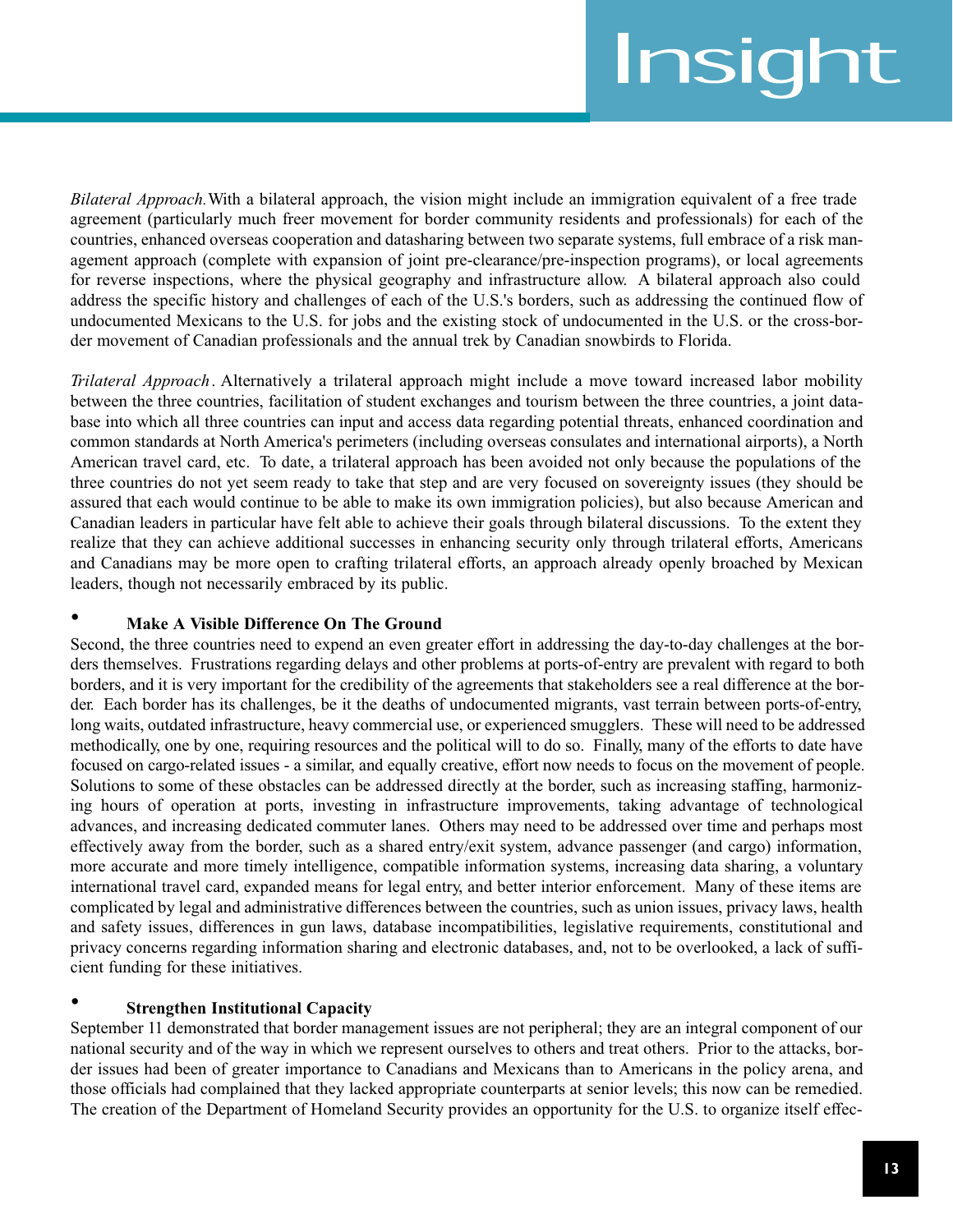

tively on these issues. As demonstrated by the confusion alluded to earlier, the merger of agencies into DHS, in and of itself, will not solve all pre-existing bureaucratic problems. Addressing these issues will require a real effort. The relevant agencies must have experienced and effective leaders with the authority necessary to do their jobs, as well as sufficient and well-trained employees who understand their mission. Dedicated high level attention and resources to this issue, along with some creative thinking and a willingness to experiment and cooperate, will be key in creating an environment for real progress.

In addition, employees from top to bottom must be working in unison. Unilateral approaches and continued enactment of disproven paradigms no longer are acceptable. All programs and new approaches automatically should include regular mechanisms for internal evaluation, with a focus on gauging their effectiveness relative to the policy's desired end goals (in this case enhanced homeland security). It may well be that the most effective mechanisms are the ones invisible to the public (e.g. coordination and information sharing), and if so, then resources should be allocated to them, even if doing so deprives politicians of good photo opportunities or more jobs for their districts.

### **· Engage In Public Education**

Finally, each of the three countries will need to address public attitudes through a public education campaign. Longstanding assumptions and misperceptions only complicate genuine efforts to make all three countries safer. Canadians and Mexicans (both public officials and the general public) need to be convinced that the threat is not only to Americans or to their economy but to themselves and their way of life as well. They need to stop thinking that they are doing the U.S. a favor by cooperation and that the U.S. owes them something in return.

Similarly, the American public and its government needs to reduce its tendency to react unilaterally and needs at least to consider the interests of its neighbors when developing new policies, as well as its own interests in economic security and freedom to travel. It also should incorporate the views of both public and private sector stakeholders in this effort.<sup>46</sup> It does not help to point fingers at our neighbors for perceived security lapses when we remain reluctant to be honest about the flaws in our own systems. Security obviously is crucial, but it cannot be dealt with in a vacuum, especially because there is no single realistic action that can be taken at borders that can prevent, with one hundred percent certainty, another terrorist incident. All three countries need to think more strategically about how best to achieve their policy goals; the sooner we realize that we are all in this together, the more likely we are to have a genuine, and successful, partnership.

Moreover, Americans need a greater national discussion on how to balance domestic security and an immigration policy that continues our longstanding tradition as a nation of immigrants. While acknowledging the possibility of future attacks and taking every reasonable action that might prevent them as well as prepare to respond to them, we must remain a society open to visitors and true to our democratic heritage. Immigration policy is not the only, and certainly not the best, way to address terrorist threats. In fact, information, intelligence, and multilateral cooperation may be far more effective, and engaging in these types of collaborative efforts need not impede on the sovereignty of any of the three countries. Coordination of policies does not mean subordination of policies, just as closing borders does not guarantee security.

### **CONCLUSIONS**

Returning to one of the paper's initial ideas, the three countries, and particularly the United States, seem to be recognizing that attempting to shut the borders has major negative economic and social implications. Given that conclusion, the question then becomes not whether to keep the border open but how to do so; it means efficiently facilitating trade on a secure border, and it means understanding why certain measures are or are not successful in doing so. To date, the border is a work in progress.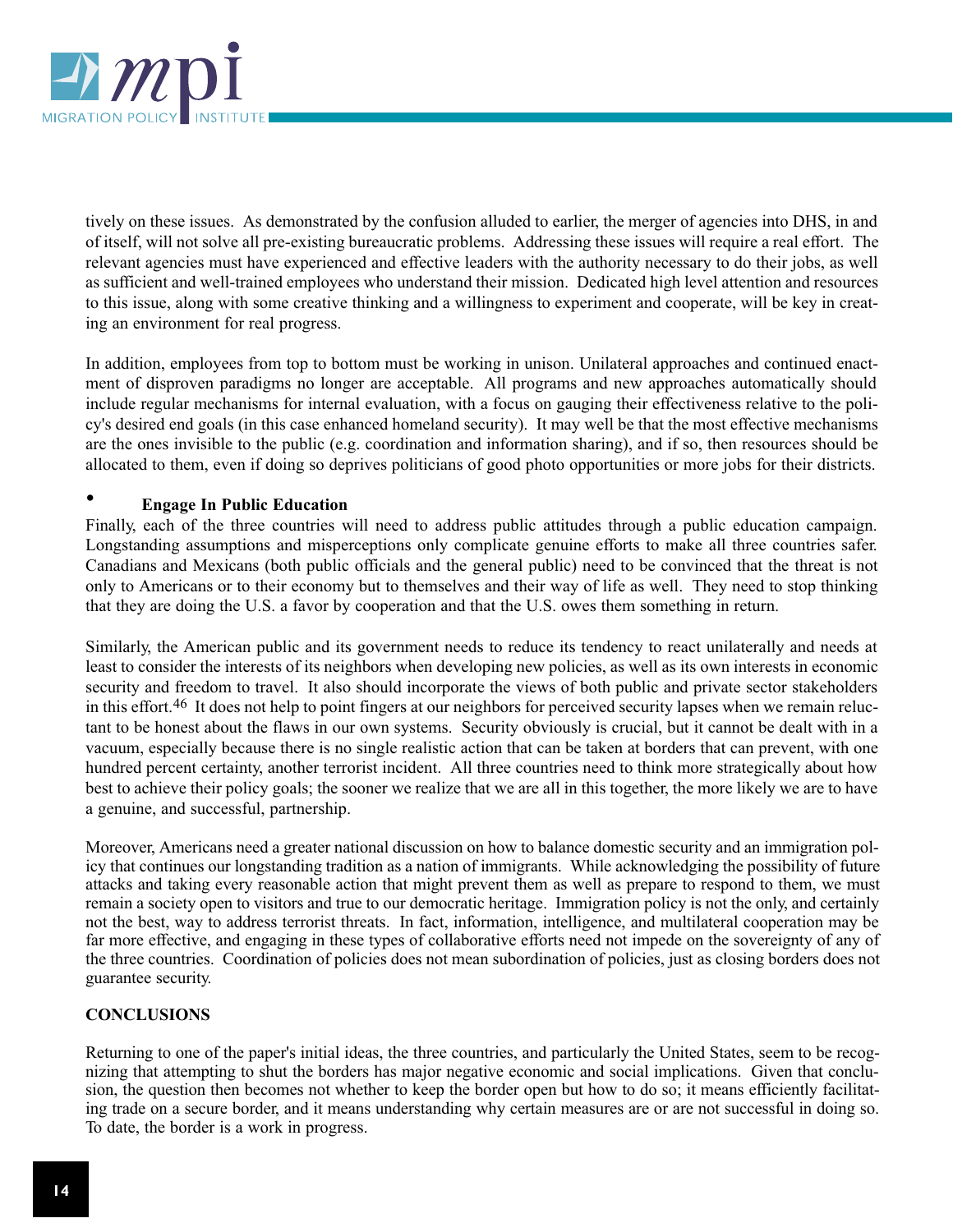**· Key Ideas: Movement Away From Physical Borders, Primacy of Information, and Maximizing Technology** There has been a growing consensus of some key concepts by North America's governments (as well as by countries who send their goods and people to North America) which is extremely important in helping the United States shift from a unilateral approach to a more multilateral one. First and foremost is the growing consensus that it is easier, more effective, and cheaper to prevent unwanted entries farther away from one's physical borders. Engaging in border functions away from the border not only increases security (the ultimate goal of any border policy) but also simultaneously facilitates legitimate border traffic. The more layers of the border that exist (e.g., at overseas consulates, through document examination at airports), the greater is the likelihood of catching people prior to their arrival at U.S. land borders. Second, and equally important, is agreement that information is key. Having timely intelligence and then being able to share that information (preferably prior to entry) is the key to successful border management. This includes both information sharing within and between governments. Third, technology, while insufficient on its own, can provide significant benefits in terms of accurate information, advance information, and shared information, as well as minimizing inconveniences and delays for legitimate travelers and increased effectiveness at finding those who pose risks. All these concepts are included in a Smart Border approach - an intelligence-based strategy that aims to do a better job at catching those who should be caught while not bothering legitimate travelers, be it through better overseas work, clearance away from the border, alternative inspection functions, or a wiser investment of resources. Basically, this means a border management strategy that is more effective at achieving its ultimate policy goals, rather than effective at appearing to do so.

### **· Factors in Success: Dedication, Pragmatism, and Previous Cooperation**

The many successes of the Smart Border Accords, as described in this paper, are among the most significant steps taken by the three governments in moving toward a new, and more regional, security paradigm in the post-September 11 world. Their success can be attributed not to luck but to three primary factors. First, they required serious efforts by all three countries, since each has much to gain and items were included that address each country's interests. Moreover, recent events have focused political attention and will on many of these long-standing, but overlooked, issues. The agreements with Canada and Mexico were able to build on previous relationships and agreements, and they accelerated a trend toward a smarter border. Second, they have had successes because the agreements are pragmatic, focusing on cooperation and information sharing whenever possible. Third, they resulted from agreements and cooperation that pre-dated the accords. That is, they were based on solid foundations, as well as an understanding that retention of strong partnerships and relationships with the United States would require changes. Americans needed to be reassured that they were not under threat from the borders and, in fact, that their neighbors cared about American security and were engaging in proactive steps to help protect it. Had previous discussions not occurred and had personal relationships at the working level not been well established, it would have been nearly impossible to begin from scratch and develop principles and action plans for these two bilateral agreements so quickly, if at all.

### **· Factors in Frustration: Vision, Political Will, and Resources**

Conversely, the accords have been frustrated by a lack of vision or roadmap detailing next steps, by a slow bureaucracy, by limited progress on-the-ground, by a somewhat limited focus on land borders, by ingrained attitudes, and by a lack of attention to the meaning of a true partnership and resolution of broader, but related, issues. One key challenge will be maintaining the political will and attention to address many of these issues over the long term. This includes finding sufficient resources, developing the necessary institutional capacity to support them, and overcoming the significant differences among the countries, such as type of government (centralized v. decentralized), privacy regulations, bureaucratic lawyers, and sensitivities to sovereignty. A second primary challenge will be main-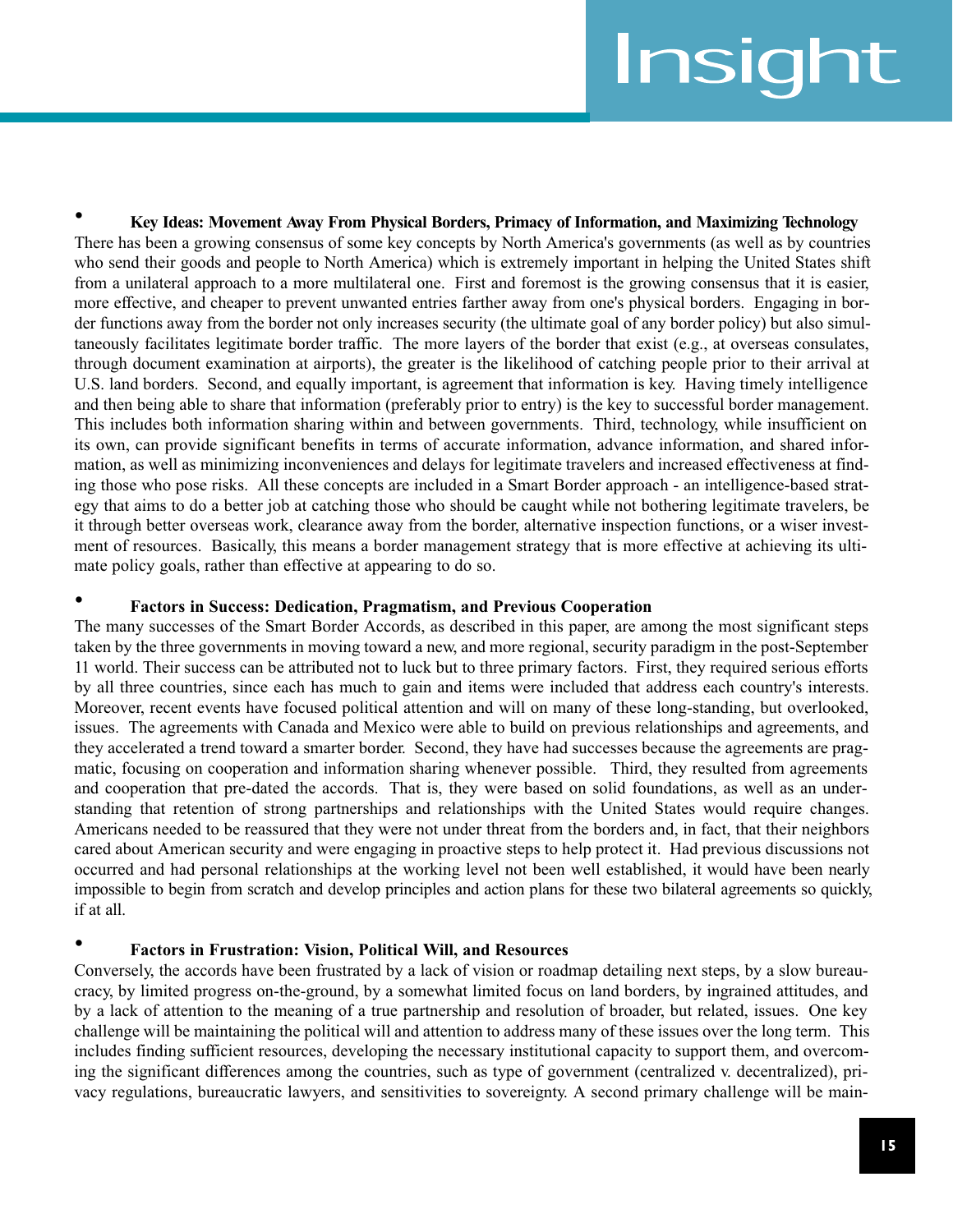

taining a realistic recognition that success at the border cannot be guaranteed. In fact, with the tremendous volume of crossings it is nearly certain that there will be a "failure" at some point. Nevertheless, a single incident should not invalidate the Smart Border approach if it has reduced the likelihood of future terrorist or criminal infiltrations and has replaced an outdated system that relied as much on luck and intuition as anything.

### **· Requirements: Parallel Processes and Mutual Cooperation**

A two-track approach -- near-term and long-term -- will be required on these issues. Much of the easiest work already has been done, with the ideas having been suggested from the bottom-up (agencies to White House), rather than top-down, though not necessarily incorporating the perspective of local communities. On these "easier," more technical, issues, the day to day work needs to continue, and verification of measurable change on the ground is the next step. Broader concepts such as bilateral alternative inspection regimes or a trilateral passenger analysis database now need to be the focus of the second, and simultaneous track, as senior policymakers develop and implement a vision for border management. Additionally, the progress that is being made in the commercial cargo area needs to be matched with regard to the movement of people.

Senior policymakers also need to emphasize to mid-level bureaucrats and to their publics that no country will get a free-ride in this process. Each stands to benefit from increased cooperation, coordination, and information sharing in terms of both security and facilitation, but the process will take work, with each needing to make an investment in attention, personnel, financial resources, and brainpower to achieve those benefits. Only an intelligent, common approach will help us reach the point where we have a safer continent and mature borders among true and equal partners.

#### **ACKNOWLEDGMENTS**

*The author gratefully acknowledges the contributions of current and former U.S., Canadian, and Mexican government officials who provided useful background information and thoughtful insights. The author also appreciates the assistance of MPI colleagues Maia Jachimowicz, Amanda Levinson, Ramah McKay, Amy Mehringer, and Demetrios Papademetriou at various stages of the process.*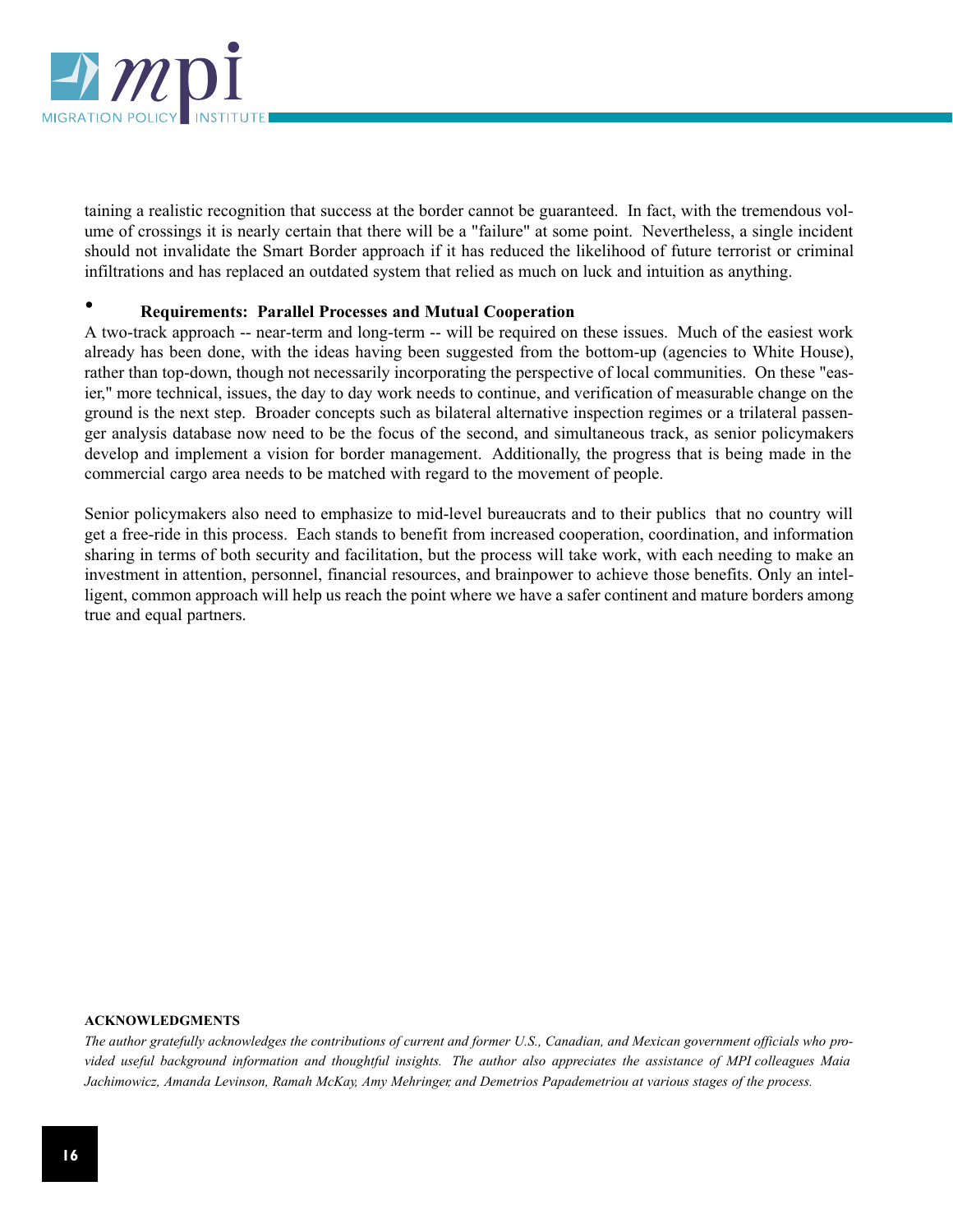#### **ENDNOTES**

- 1) Remarks to the U.S. Conference of Mayors. Washington, D.C. January 23, 2002.
- 2) Remarks by Prime Minister Jean Chrétien at the Canada-U.S. Border Summit. September 9, 2002.
- http://www.pm.gc.ca/default.asp?Language=E&Page=newsroom&Sub=Speeches&Doc=border20020909\_e.htm.
- 3) Papademetriou and Meyers. *Caught in the Middle: Border Communities in an Era of Globalization*. Carnegie Endowment for International Peace. Washington, DC, 2001. p. 62.
- 4) Ibid. See also Migration Policy Institute. "U.S.-Canada-Mexico Fact Sheet on Trade and Migration." www.migration policy.org/pubs/us\_mex\_can\_facts.html.
- 5) Department of Foreign Affairs and International Trade. "Building a Border for the 21st Century: CUSP Forum Report." December 2000.
- 6) Government of Canada. "Canada-United States Issue Statement on Common Security Priorities." News Release. December 3, 2001.
- 7) Ministry of Foreign Affairs. U.S.A. and Mexico Working Group on Migration and Consular Affairs Meeting: Documents. September 1999.
- 8) In fact, Mexico's then-National Security Advisor Adolfo Aguilar Zinser met with Governor Tom Ridge only two months after the attacks. This was followed by a meeting between Secretary of State Powell and Foreign Minister Castañeda in January 2002 and Governor Ridge's visit to Mexico two months later to finalize the agreement.
- 9) Department of Foreign Affairs and International Trade, "Canada's Actions Against Terrorism Since September 11 Backgrounder." www.can-am.gc.ca/menu-e.asp?act=v&mid=1&cat=10&did=1250. The plan's goals were: 1) to prevent terrorists from getting into Canada; 2) to protect Canadians from terrorist acts; 3) to bring forward tools to identify, prosecute, convict, and punish terrorists; 4) to keep the Canada-U.S. border secure and open to legitimate trade; and 5) to work with the international community to bring terrorists to justice and address the root causes of terrorism.
- 10) Government of Canada. "Protecting Our Borders and Skies." www.bordersandskies.gc.ca/en/brochure.htm.
- 11) Among other changes, the law modernizes and facilitates the selection of skilled workers, allows spouses of work permit holders to work, strengthens family reunification provisions, strengthens refugee protection, and imposes new penalties for the trafficking of migrants and the use of fraudulent documents.
- 12) Citizenship and Immigration Canada. June 28, 2002.
- 13) See the Appendix and www.canadianembassy.org/border/declaration-en.asp and www.canadianembassy.org/border/actionplanen.asp for the action points and agreement.
- 14) In NEXUS, applicants apply once, are checked by both governments, and receive one card that allows them to cross into either country. NEXUS has been a pilot program at Port-Huron/Sarnia since November 2000, opened at Blaine/Pacific Highway, Blaine/Douglas, and Point Roberts/Boundary Bay in the summer of 2002, and opened in Detroit/Windsor and Buffalo/Fort Erie in early 2003. It will expand to additional crossings by the fall. See www.customs.gov/xp/cgov/travel/inspections/nexus.xml.
- 15) See http://www.dfait-maeci.gc.ca/can-am/menu-en.asp?act=v&mid=1&cat=10&did=1480 for the press release.
- 16) See http://www.sgc.gc.ca/publications/news/20020722\_e.asp for relevant news release. There are now ten IBETs that are operational in various geographic areas along the border, with an additional four planned by December 2003.
- 17) See http://www.whitehouse.gov/news/releases/2002/09/20020909-2.html and http://www.canadianembassy.org/border/indexen.asp for information regarding their meeting.
- 18) For detailed status report, see http://www.canadianembassy.org/border/status-en.asp.
- 19) See http://www.dfait-maeci.gc.ca/can-am/menu-en.asp?act=v&mid=1&cat=10&did=1671 for more information.
- 20) Press Office of the Prime Minister. "Prime Minister's Task Force on Canada-United States Relations Announced." Press Release May 29, 2002.
- 21) Office of the Minister, Transport Canada. "Canadian Transport Minister Announces Further Enhancements to Aviation Security." News Release. November 5, 2002, http://www.tc.gc.ca/mediaroom/releases/nat/2002/02\_h120e.htm and "Government of Canada Announces Up to \$172.5 Million in New Marine Security Projects." News Release. January 22, 2003 http://www.tc.gc.ca/mediaroom/releases/nat/2003/03-gc001.htm.
- 22) FAST builds upon pre-existing American and Canadian customs programs with the private sector (U.S. Customs-Trade Partnership Against Terrorism and Canada's Partners in Protection, respectively) to help secure the supply chain. FAST is open at Blaine/Douglas, Port Huron/Sarnia, Detroit/Windsor, Buffalo/Fort Erie, Lewiston/Queenston, and Champlain/Lacolle, and it will expand further by the end of 2003.
- 23) Most of these locations are along the New Brunswick/Maine border, the Quebec/Vermont border, the Manitoba/North Dakota border, and the British Columbia/Washington border.
- 24) Papademetriou and Meyers. *Caught in the Middle: Border Communities in an Era of Globalization*. Carnegie Endowment for International Peace. Washington, DC, 2001. pp. 70 and 87.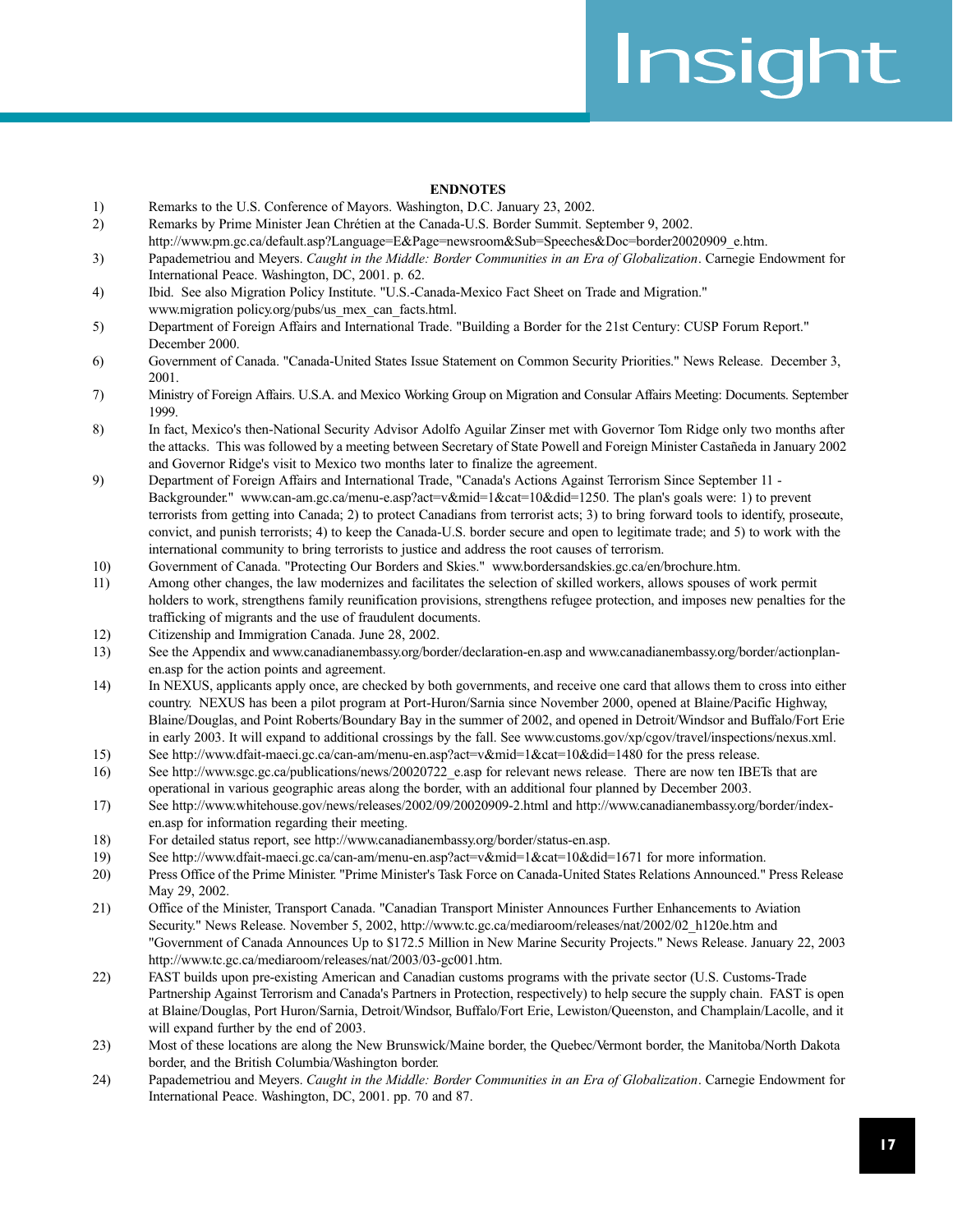

- 25) Battagello, Dave. "\$300 M for Traffic Woes." Windsor Star. September 26, 2002. See also Transport Canada. News Release November 19, 2002. www.tc.gc.ca/mediaroom/releases/nat/2002/02-h124e.htm.
- 26) This was mandated under the Data Management Improvement Act of 2000 (P.L. 106-215).
- 27) Although DHS now exists, the INS and Customs do not. Foreign government officials, advocates, researchers, and others who have interacted with DHS note confusion in terms of which bureau has the lead on various issues, turf wars as functions get redistributed, and a lack of familiarity by senior level management on immigration-related issues.
- 28) A Canadian research institute expressed a similar sentiment. See Rekai, Peter. "U.S. and Canadian Immigration Policies: Marching Together to Different Tunes," C.D. Howe Institute Commentary 171 (November 2002). http://www.cdhowe.org/ english/publications/currentpubs.html.
- 29) Watson, Julie. "U.S. and Mexican Legislature Meet to Discuss Bilateral Issues." Associated Press (May 17, 2002).
- 30) "Le Mexique Renforce Son Plan Anti-Terrorisme." Sistema Internet de la Presidencia de la Republica (October 4, 2001) and "Anti-Terrorism: U.S. Police Training in Mexico May Clash with Human Rights." Pacific News Service (September 26, 2001). See also "Measures Taken by Mexico in Response to the September 11th Attacks." Government of Mexico document (received from National Journal on January 24, 2002).
- 31) "Statement of Mexico's Permanent Representative, Ambassador Jorge Eduardo Navarrete on the Debate on Item 166 "Measures to Eliminate International Terrorism." Plenary 56 General Assembly (New York: October 1, 2001).
- 32) "Update on Post-September 11 Situation: Impact on Migrants in Mexico and Central America." Mexico-U.S. Advocates Network (Chicago: Heartland Alliance, October 10, 2001).
- 33) Countries include some in Central America, Asia, the Middle East, as well as Cuba, Colombia, Taiwan, Turkey and the Ukraine. See also www.enlacesamerica.org/news/newsarchives%20pdf%20files/post911\_migrants\_mexca.pdf.
- 34) Migration News. December 2002. Vol. 9. No. 12 http://migration.ucdavis.edu.
- 35) CBC News. June 27, 2002, http://cbc.ca/stories/2002/06/27/mexico020627.
- 36) See the Appendix and www.whitehouse.gov/infocus/usmxborder/22points.html for the action points.
- 37) It remains too early to tell how these issues will be resolved, but the merger of INS and Customs in DHS may, in the long-term, facilitate coordination on these types of action items.
- 38) See www.dhs.gov/dhspublic/interapp/press\_release/press\_release\_0137.xml for a joint statement from the April 2003 meeting. The plan previously had been discussed at the November meeting of the U.S. Binational Commission, attended by Secretary Creel, as well as Secretary of State Powell and Attorney General Ashcroft.
- 39) See www.dhs.gov/dhspublic/display?theme=43&content=571&print=true for press release.
- 40) See the Appendix for the action plan items or www.canadianembassy.org/border/actionplan-en.asp or www.whitehouse.gov/infocus/usmxborder/22points.html.
- 41) A formal letter of agreement was signed on November 25, 2002 in Mexico City by Secretary of State Powell and Interior Minister Creel delineating the general use of the funds, but more specific parameters now will need to be set. It is expected that the money will fund equipment for an Advance Passenger Information System, expansion of SENTRI lanes, and software for information exchange.
- 42) See www.dhs.gov/dhspublic/interapp/press\_release/press\_release\_0137.xml for an overview of progress.
- 43) SENTRI uses technology to allow low-risk travelers to cross at dedicated lanes at the border, while still being subject to random inspection. The program exists at the Otay Mesa, San Ysidro, and El Paso ports-of-entry.
- 44) Migration News. December 2002. Vol. 9 No. 12. http://migration.ucdavis.edu.
- 45) Examples of these underlying issues include the continued demand for labor by U.S. employers, insufficient and untimely legal channels for entry, a black market in fraudulent documents, the lack of well-paying jobs in Mexico, social networks that support continued migration, and the lack of a serious interior enforcement policy in the U.S.
- 46) One good model for such a process might be the Task Force created by the Data Management Improvement Act relating to an entry-exit system. See http://www.bcis.gov/graphics/shared/lawenfor/bmgmt/inspect/dmia.htm for its December 2002 report.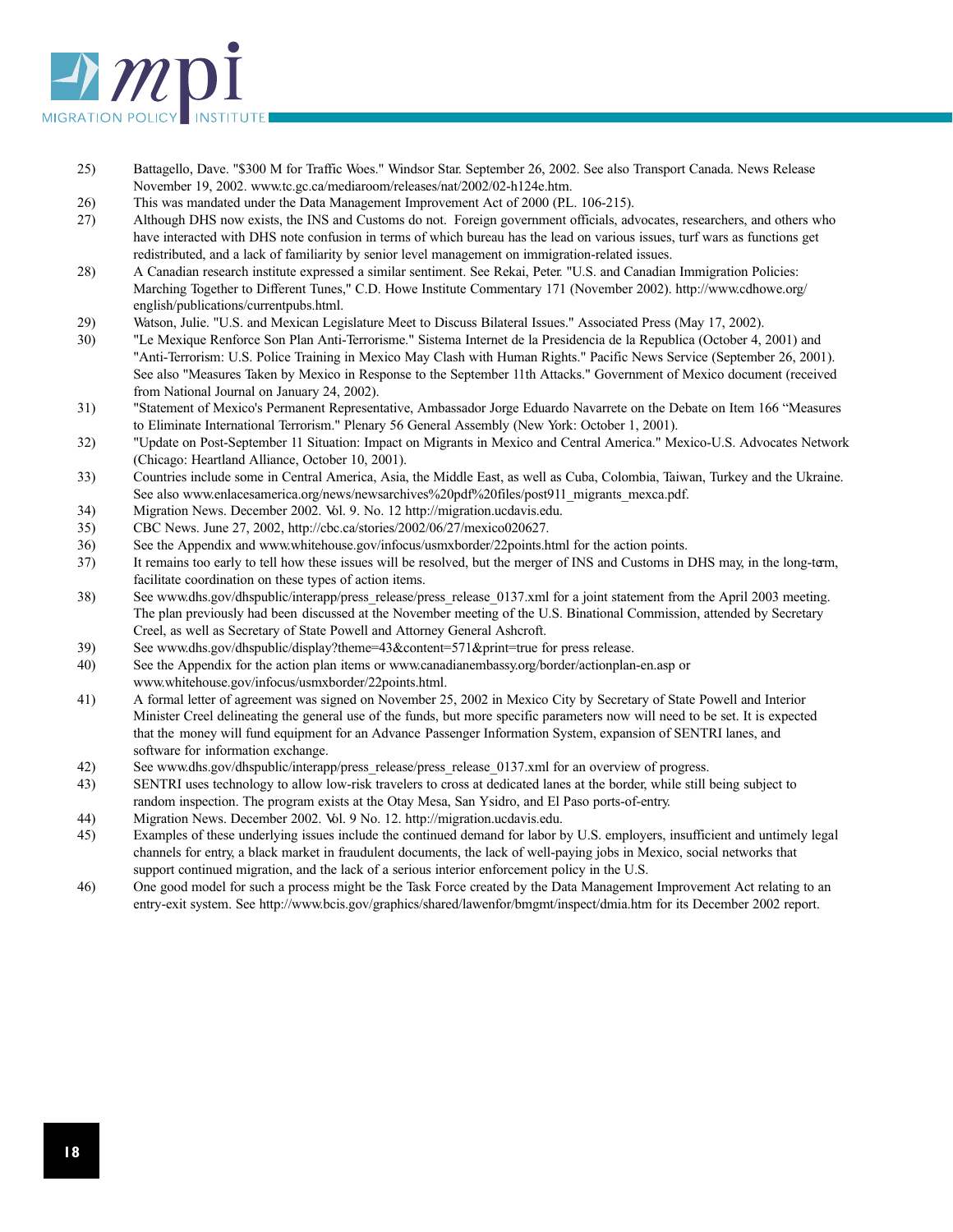### **APPENDIX**

#### **THE U.S.-CANADA SMART BORDER DECLARATION** *Action Plan for Creating a Secure and Smart Border (30 points)*

#### *The Secure Flow of People*

- 1. Biometric Identifiers Jointly develop on an urgent basis common biometric identifiers in documentation such as permanent resident cards, NEXUS, and other travel documents to ensure greater security.
- 2. Permanent Resident Cards Develop and deploy a secure card for permanent residents which includes a biometric identifier.
- 3. Single Alternative Inspection System Resume NEXUS pilot project, with appropriate security measures, for two-way movement of pre-approved travelers at Sarnia-Port Huron, complete pilot project evaluation and expand a single program to other areas along the land border. Discuss expansion to air travel.
- 4. Refugee/Asylum Processing Review refugee/asylum practices and procedures to ensure that applicants are thoroughly screened for security risks and take necessary steps to share information on refugee and asylum claimants.
- 5. Handling of Refugee/Asylum Claims Negotiate a safe third-country agreement to enhance the handling of refugee claims.
- 6. Visa Policy Coordination Initiate joint review of respective visa waiver lists and share look-out lists at visa issuing offices.
- 7. Air Preclearance Finalize plans/authority necessary to implement the Preclearance Agreement signed in January 2001. Resume intransit preclearance at Vancouver and expand to other airports per Annex I of the Agreement.
- 8. Advance Passenger Information / Passenger Name Record Share Advance Passenger Information and agreed-to Passenger Name Records on flights between Canada and the United States, including in-transit flights. Explore means to identify risks posed by passengers on international flights arriving in each other's territory.
- 9. Joint Passenger Analysis Units Establish joint units at key international airports in Canada and the United States.
- 10. Ferry Terminals Review customs and immigration presence and practices at international ferry terminals.
- 11. Compatible Immigration Databases Develop jointly an automated database, such as Canada's Support System for Intelligence, as a platform for information exchange, and enhance sharing of intelligence and trend analysis.
- 12. Immigration Officers Overseas Increase number of Canadian and U.S. immigration officers at airports overseas and enhance joint training of airline personnel.
- 13. International Cooperation Undertake technical assistance to source and transit countries.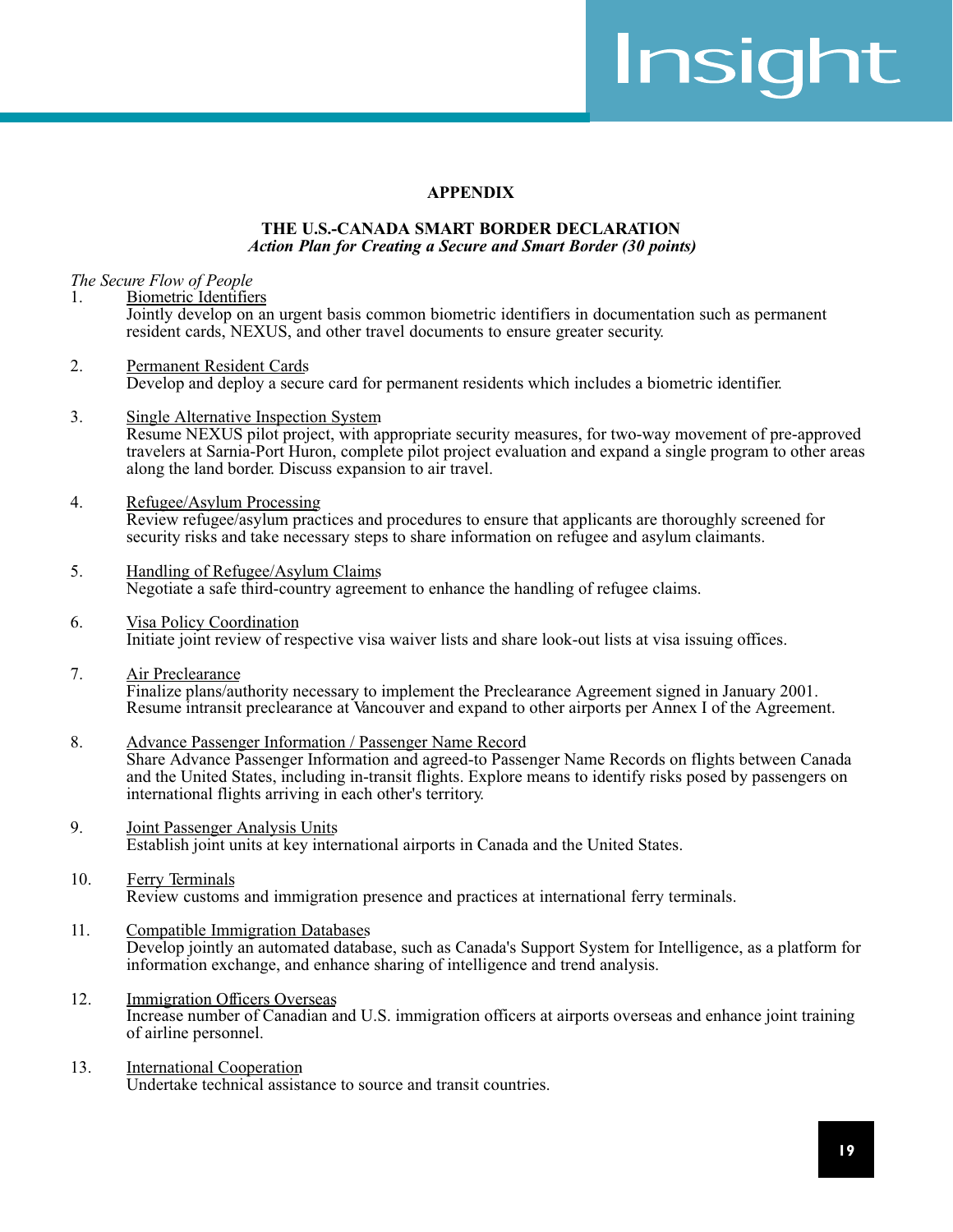

### *The Secure Flow of Goods*

14. Harmonized Commercial Processing Establish complementary systems for commercial processing, including audit-based programs and partnerships with industry to increase security. Explore the merits of a common program.

#### 15. Clearance Away From The Border

Develop an integrated approach to improve security and facilitate trade through away-from-the-border processing for truck/rail cargo (and crews), including inland pre-clearance/post-clearance, international zones and pre-processing centers at the border, and maritime port in-transit pre-clearance.

#### 16. Joint Facilities

Establish criteria, under current legislation and regulations, for the creation of small, remote joint border facilities. Examine the legal and operational issues associated with the establishment of international zones and joint facilities, including armed protection or the arming of law enforcement officers in such zones and facilities.

17. Customs Data

Sign the Agreement on Sharing Data Related to Customs Fraud, exchange agreed upon customs data pursuant to NAFTA, and discuss what additional commercial and trade data should be shared for national security purposes.

18. Intransit Container Targeting at Seaports

Jointly target marine in-transit containers arriving in Canada/U.S. by exchanging information and analysts. Work in partnership with the industry to develop advance electronic commercial manifest data for marine containers arriving from overseas.

### *Secure Infrastructure*

19. **Infrastructure Improvements** Work to secure resources for joint and coordinated physical and technological improvements to key border points and trade corridors aimed at overcoming traffic management and growth challenges, including dedicated lanes and border modeling exercises.

#### 20. Intelligent Transportation Systems Deploy interoperable technologies in support of other initiatives to facilitate the secure movement of goods and people, such as transponder applications and electronic container seals.

#### 21. Critical Infrastructure Protection Conduct binational threat assessments on trans-border infrastructure and identify necessary additional protection measures, and initiate assessments for transportation networks and other critical infrastructure.

22. Aviation Security Finalize Federal Aviation Administration-Transport Canada agreement on comparability/ equivalence of security and training standards.

### *Coordination and Information Sharing in the Enforcement of these Objectives*

- 23. Integrated Border and Marine Enforcement Teams Expand IBET/IMET to other areas of the border and enhance communication and coordination.
- 24. Joint Enforcement Coordination

Works toward ensuring comprehensive and permanent coordination of law enforcement, anti-terrorism efforts and information sharing, such as by strengthening the Cross-Border Crime Forum and reinvigorating Project Northstar.

25. Integrated Intelligence Establish joint teams to analyze and disseminate information and intelligence, and produce threat and intelligence assessments. Initiate discussions regarding a Canadian presence on the U.S. Foreign Terrorist Tracking Task Force.

#### 26. Fingerprints

Implement the Memorandum of Understanding to supply equipment and training that will enable the RCMP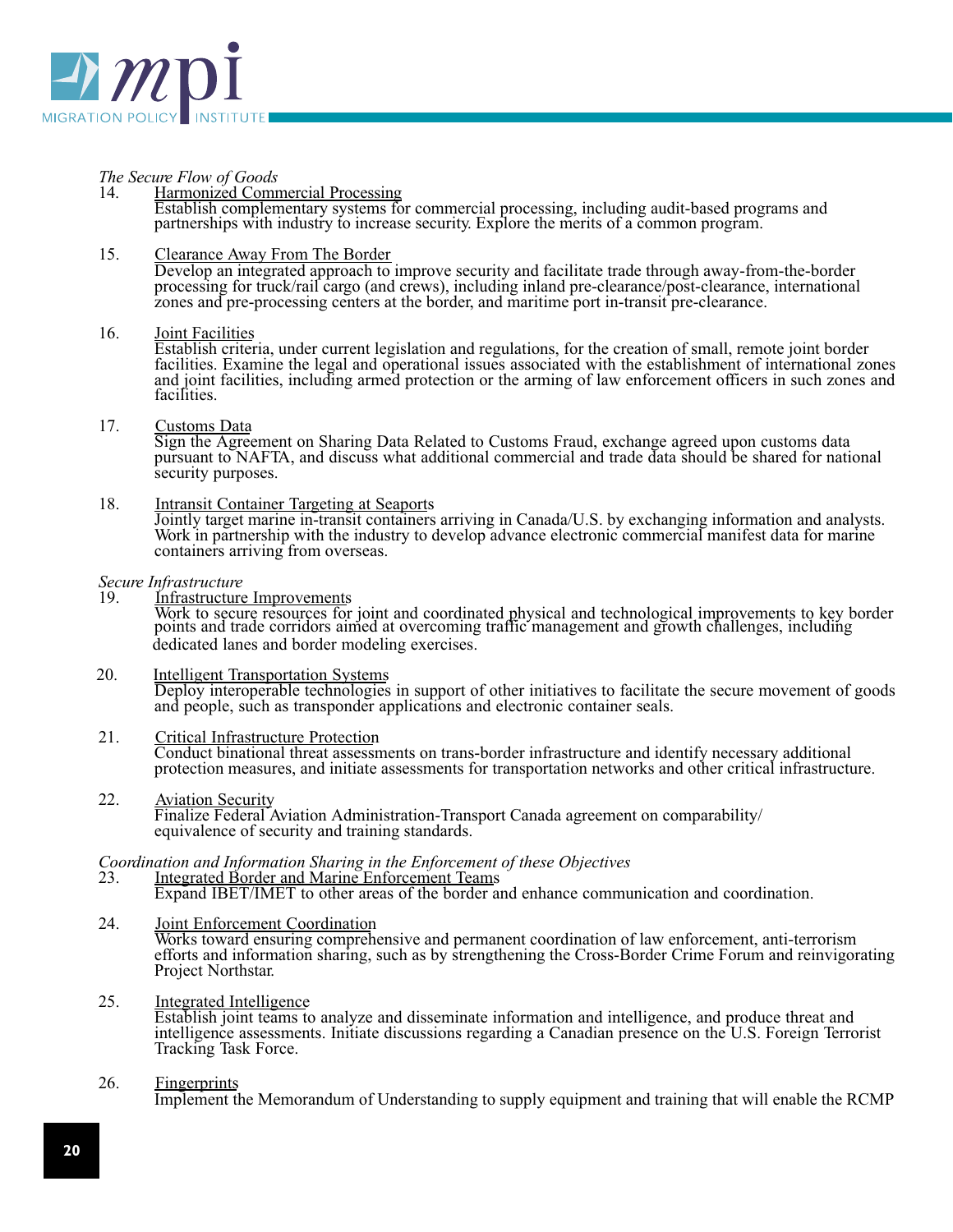to access FBI fingerprint data directly via real-time electronic link.

27. Removal of Deportees

Address legal and operational challenges to joint removals, and coordinate initiatives to encourage uncooperative countries to accept their nationals.

- 28. Counter-Terrorism Legislation Bring into force legislation on terrorism, including measures for the designation of terrorist organizations.
- 29. Freezing of Terrorist Assets Exchange advance information on designated individuals and organizations in a timely manner.
- 30. Joint Training and Exercises Increase dialogue and commitment for the training and exercise programs needed to implement the joint response to terrorism guidelines. Joint counter-terrorism training and exercises are essential to building and sustaining effective efforts to combat terrorism and to build public confidence.

#### **THE U.S.-MEXICO BORDER PARTNERSHIP AGREEMENT** *U.S.-Mexico Border Partnership Action Plan (22 points)*

### *Secure Infrastructure*

Long Term Planning

Develop and implement a long-term strategic plan that ensures a coordinated physical and technological infrastructure that keeps pace with growing cross-border traffic.

- 2. Relief of Bottlenecks Develop a prioritized list of infrastructure projects and take immediate action to relieve bottlenecks.
- 3. Infrastructure Protection Conduct vulnerability assessments of trans-border infrastructure and communications and transportation networks to identify and take required protective measures.
- 4. Harmonize Port-of-Entry Operations Synchronize hours of operation, infrastructure improvements, and traffic flow management at adjoining ports-of-entry on both sides of the U.S.-Mexico border.
- 5. Demonstration Projects Establish prototype smart port of entry operations.
- 6. Cross-Border Cooperation Revitalize existing bilateral coordination mechanisms at the local, state, and federal levels with a specific focus on operations at border crossing points.
- 7. Financing Projects at the Border Explore joint financing mechanism to meet the main development and infrastructure needs.

### *Secure Flow of People*

- Pre-Cleared Travelers Expand the use of the Secure Electronic Network for Traveler's Rapid Inspection (SENTRI) dedicated commuter lanes at high-volume ports of entry along the U.S.-Mexico border.
- 9. Advanced Passenger Information Establish a joint advance passenger information exchange mechanism for flights between Mexico and U.S. and other relevant flights.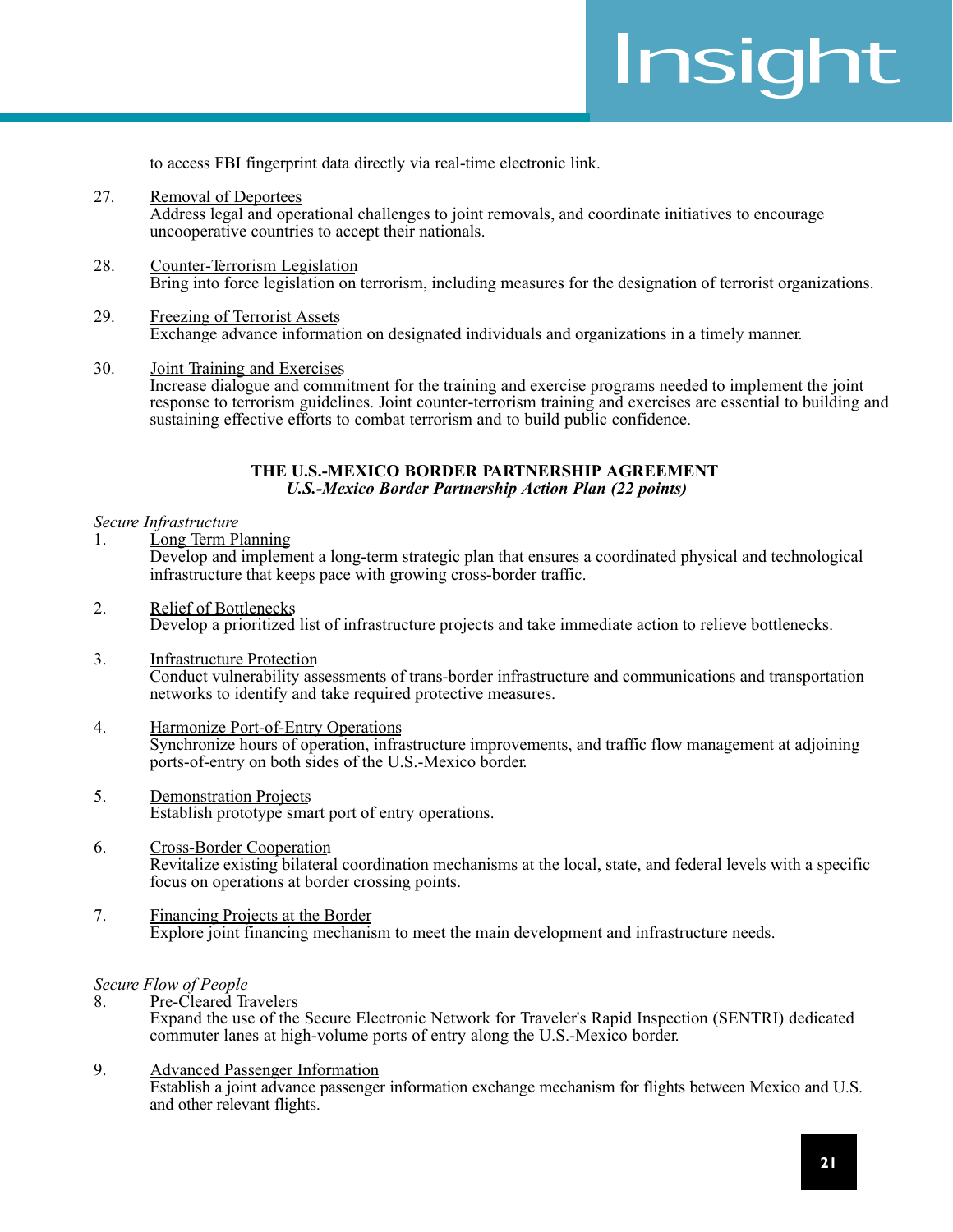

### 10. NAFTA Travel

Explore methods to facilitate the movement of NAFTA travellers, including dedicated lanes at high-volume airports

### 11. Safe Borders and Deterrence of Alien Smuggling

Reaffirm mutual commitment to the Border Safety Initiative and action plan for cooperation on border safety, established in June 2001. Enhance authorities and specialized institutions to assist, save and advise migrants, as well as those specialized on curbing the smuggling of people. Expand Alien Smuggling and Trafficking Task Establish a law enforcement liaison framework to enhance cooperation between U.S. and Mexican federal agencies along the U.S.-Mexico border.

#### 12. Visa Policy Consultations

Continue frequent consultations on visa policies and visa screening procedures. Share information from respective consular databases.

- 13. Joint Training Conduct joint training in the areas of investigation and document analysis to enhance abilities to detect fraudulent documents and break up alien smuggling rings.
- 14. Compatible Databases Develop systems for exchanging information and sharing intelligence.
- 15. Screening of Third-Country Nationals Enhance cooperative efforts to detect, screen, and take appropriate measures to deal with potentially dangerous third-country nationals, taking into consideration the threats they may represent to security.

### *Secure Flow of Goods*

- Public/Private-Sector Cooperation Expand partnerships with private sector trade groups and importers/exporters to increase security and compliance of commercial shipments, while expediting clearance processes.
- 17. Electronic Exchange of Information Continue to develop and implement joint mechanisms for the rapid exchange of customs data.
- 18. Secure In-Transit Shipments Continue to develop a joint in-transit shipment tracking mechanism and implement the Container Security Initiative.
- 19. Technology Sharing Develop a technology sharing program to allow deployment of high technology monitoring devices such as electronic seals and license plate readers.
- 20. Secure Railways Continue to develop a joint rail imaging initiative at all rail crossing locations on the U.S.-Mexico border.
- 21. Combating Fraud Expand the ongoing Bilateral Customs Fraud Task Force initiative to further joint investigative activities.
- 22. Contraband Interdiction Continue joint efforts to combat contraband, including illegal drugs, drug proceeds, firearms, and other dangerous materials, and to prevent money laundering.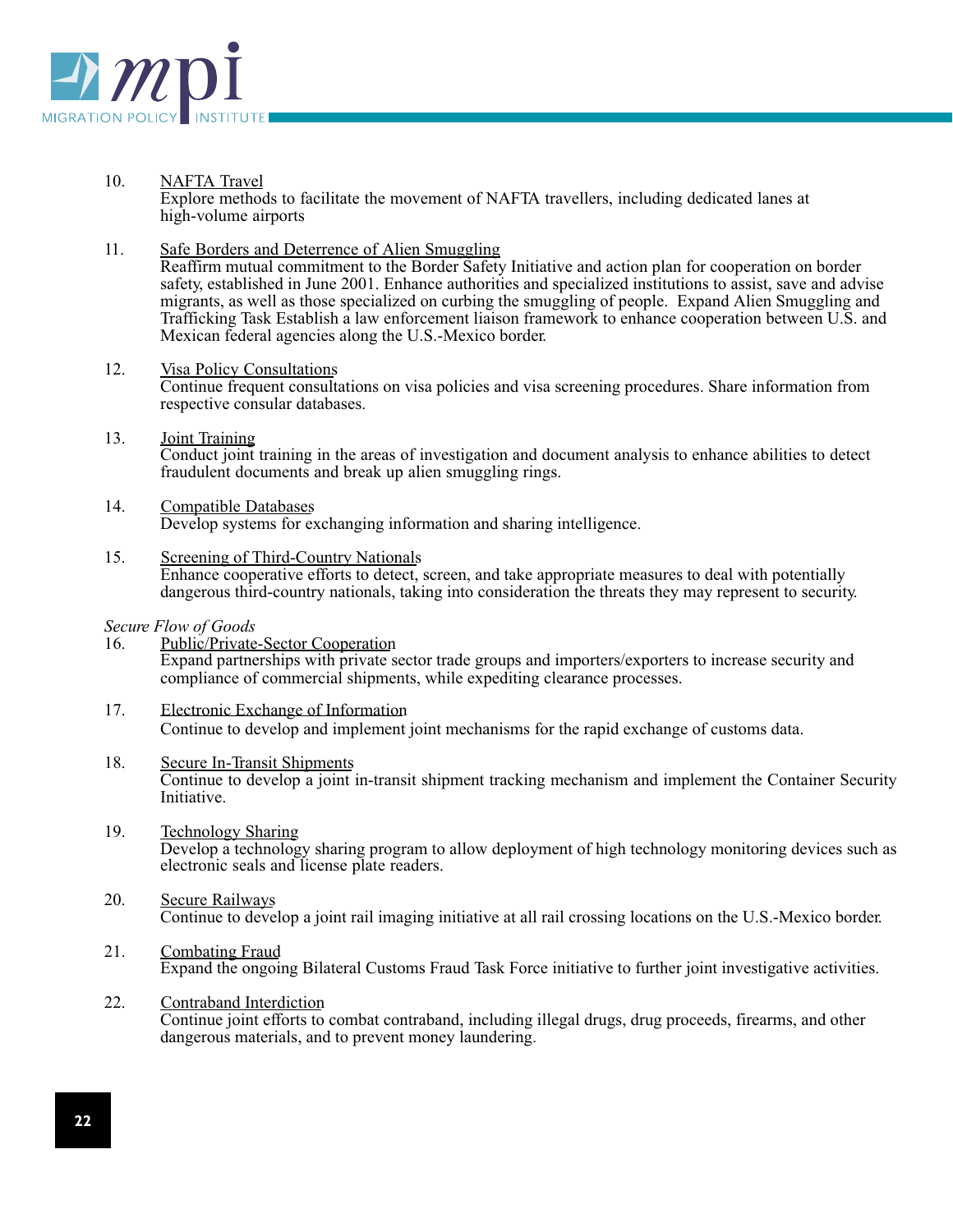### **U.S.-CANADA SMART BORDER DECLARATION**

The terrorist actions of September 11 were an attack on our common commitment to democracy, the rule of law and a free and open economy. They highlighted a threat to our public and economic security. They require our governments to develop new approaches to meet these challenges. This declaration commits our governments to work together to address these threats to our people, our institutions and our prosperity.

Public security and economic security are mutually reinforcing. By working together to develop a zone of confidence against terrorist activity, we create a unique opportunity to build a smart border for the 21st century; a border that securely facilitates the free flow of people and commerce; a border that reflects the largest trading relationship in the world.

Our countries have a long history of cooperative border management. This tradition facilitated both countries' immediate responses to the attacks of September 11. It is the foundation on which we continue to base our cooperation, recognizing that our current and future prosperity and security depend on a border that operates efficiently and effectively under all circumstances.

*Source: http://www.canadianembassy.org/border/declaration-en.asp*

### **U.S.-MEXICO BORDER PARTNERSHIP AGREEMENT**

In Monterrey, Mexico, President Bush and President Fox announced a 22-point agreement to build a smart border for the 21st century - one that better secures our borders while also speeding the free flow of people and commerce.

As our second-largest trading partner, Mexico and the United States share more than just a border - we share a unique history. The need for border infrastrastructure and border management systems that facilitate the continued integration of the North American economic region is vital.

These systems should protect the citizens of both nations from terrorism, illegal drugs, and other dangers; facilitate and expedite legitimate cross border travel and commerce; and allow our governments to determine who crosses the borders.

The specific measures that comprise our joint action plan with Mexico embrace technology and enhance bilateral cooperation to ensure a humane, efficient, and modernized management of the border that joins our peoples and our economies.

*Source: http://www.whitehouse.gov/infocus/usmxborder/*